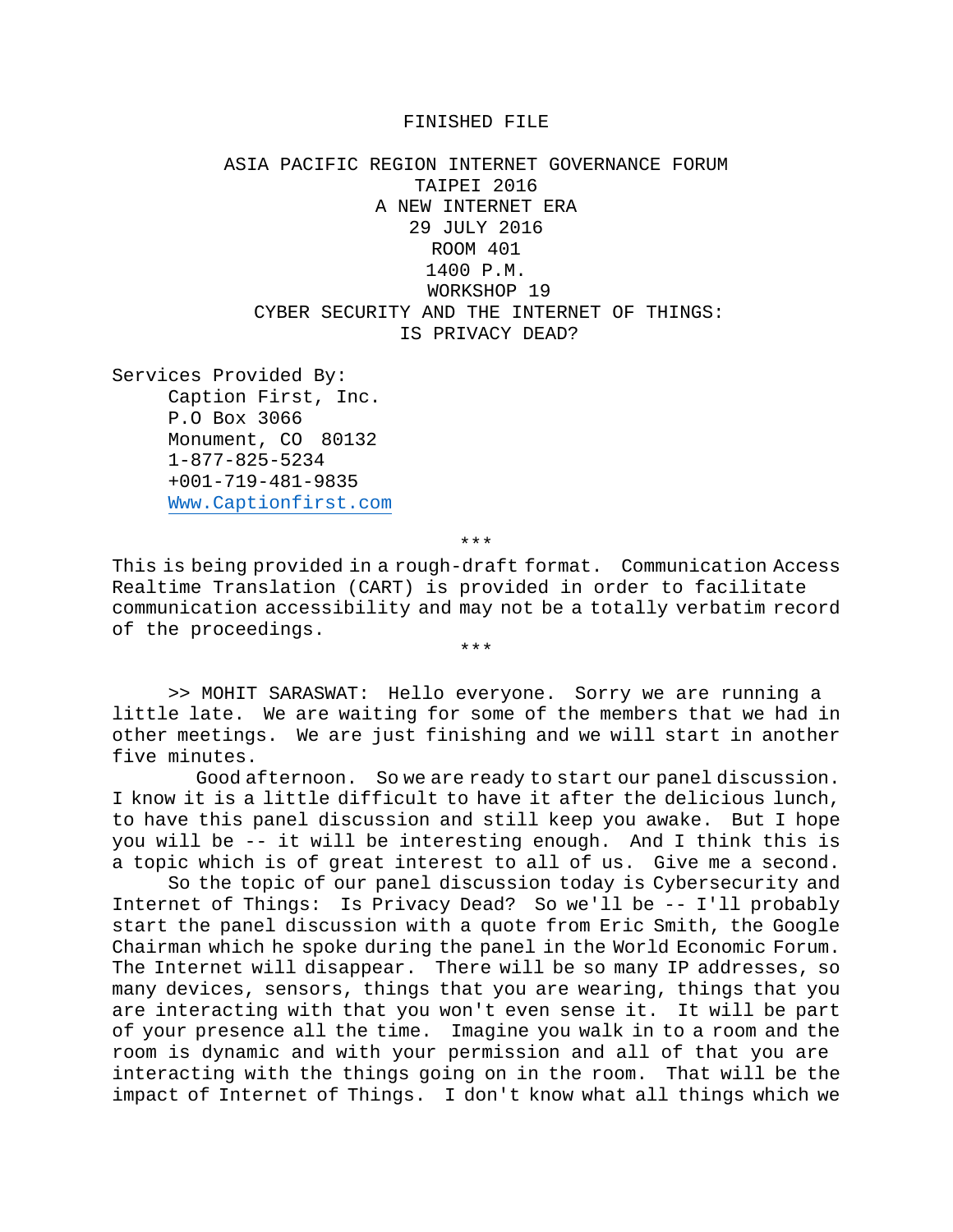are wearing on our body will be interacting with Internet. So your watch will be interacting. Your shoes will be interacting. Your clothes will be interacting. Obviously your mobile phone is interacting with the Internet. That's the power of the Internet of Things. There is clouds around Internet of things and what are the security threats involved when it comes to the Internet of Things. We will be discussing today during our panel discussion with our distinct panel members from various industry sectors what does the Internet of Things mean for them. Maybe for some of us it means home automation system. For some of us it means manufacturing system. For some of us it means medical equipment that are connecting to the Internet. We will probably try to explore during our panel discussion is there any common ground that we can come upon and define what it means for us, what it means for the Internet of Things. What are the unique intersecurity challenges that IoT brings on the platform. What are the unique perceived benefits from bringing increased Internet connectivity of the end user devices. Is it really a choice available to all of us. What could be the motivation in compromising the security portion of such IoT devices. And what could be the probable solution.

So I mean I'll give probably the panel in a sequence five to seven minutes to share their initial thoughts on this and then probably we will break down for a question-and-answer session. We want to actually have a very informal discussion on this because I think you are -- you are the focus of this whole discussion. Because you are the ones who are going to get impacted. So I would probably like to encourage you to ask all the intriguing questions you have of the panel members. So yeah, we have five to seven minutes for each of the panel members to probably talk about this. And after that we will have closure remarks and we will talk about privacy.

So I mean is there something called real privacy when we are talking about so many things connected on to the Internet? All our personal data is available on the Internet, shared with the -- in commercials, commercial organisation and everything. So I mean is there something called real privacy? So we will talk about that interesting thing during the closing remarks.

So I'll probably give a brief introduction to the panel members because I don't want to go in to details because we have such an amazing panel here. And if I probably go in to details we have to wait until the lunch. I mean until the dinner. So let's not do that.

On my extreme left we have Jon Lawrence. We actually lost oddly from APNIC who is the information security consultant but Jon Lawrence is a good buy I mean in place of Adley, is an executive officer from the Electronic Frontier Australia. Then to his right we have professor Peng Hwa Ang. As you know he is a professor with NUS Singapore. And then we have Shreedeep Rayamajhi. He is a blogger, social activist and also a steering committee member of the Dynamic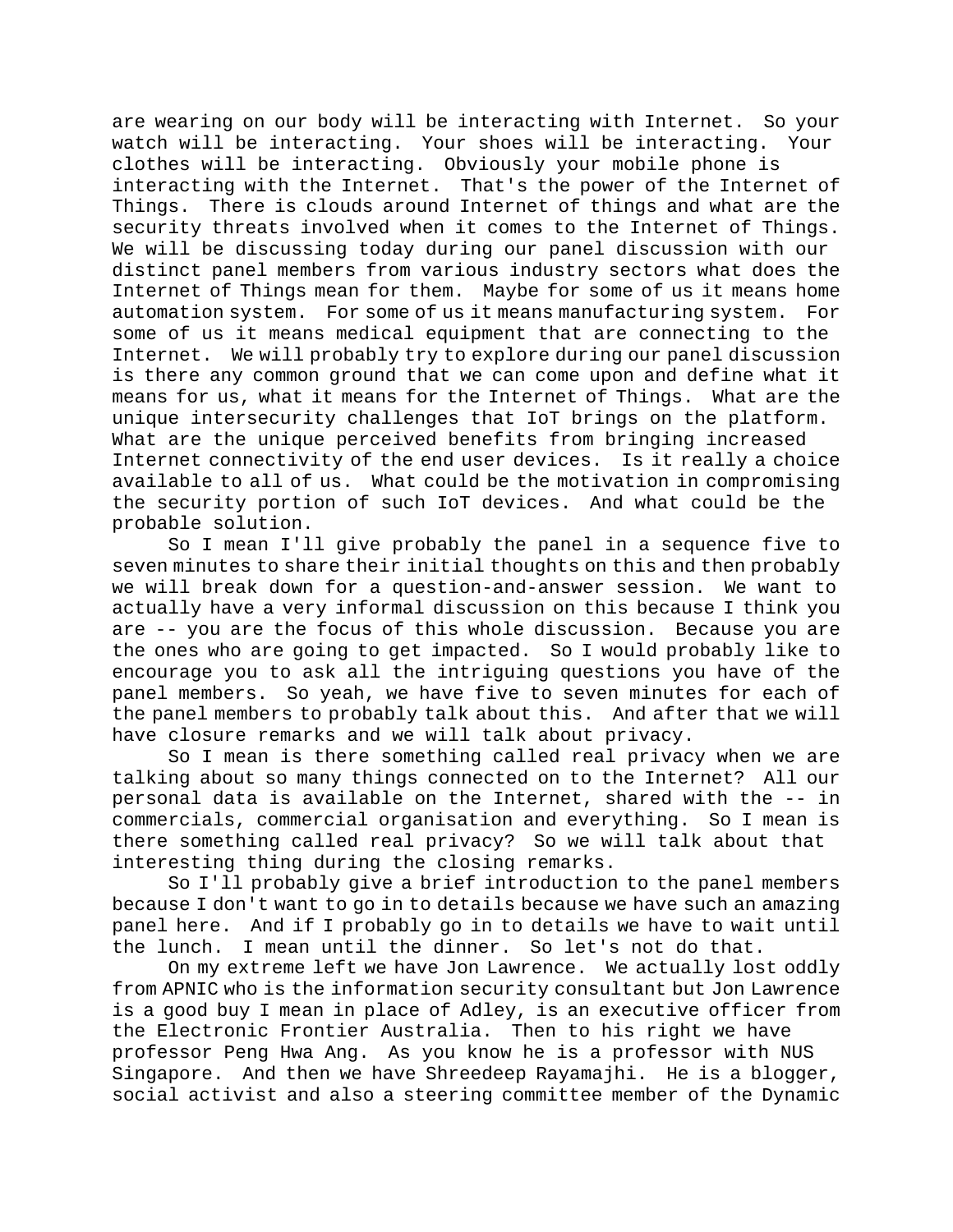Coalition of Internet rights. It will be interesting to hear his thoughts from a youth perspective.

Then you are going to challenge me who is sitting in the center? He is a prominent information security consultant. Chester Soong. He is consulting a -- he is consulting Hong Kong Government on the information security system. He will probably shed some light on how the Government received threats from IoT. And then we have Zakir Syed currently with the SAMENA Council Pakistan. And then we have Satish Babu. He is a prominent free software activist, founding director of IC FOS and founding Chair of the ISOC chapter. I'll probably start with Jon.

>> JON LAWRENCE: Okay. Thank you. So as Mohit mentioned I was a little bit of a late bring in. I am not going to speak for terribly long, but I guess there is sort of a few high level issues that the Internet of Things rises. And clearly I am from civil rights, digital rights advocacy position. So the concerns around privacy and surveillance are pretty top of mind for me. I think -- I think personally that there are, you know, we are sort of in many ways already within an Internet of Things context. I haven't seen too many people wearing devices. Yep.

Okay. Good. So we have got, you know, fitness devices. We have got, you know, connected watches, wearables with cars that are talking to the Internet. We have got, you know, smart fridges and smart TVs. A lot of the issues need to be worked through and hopefully we can cover a lot of them today.

From my personal perspective I think the use case for a lot of these devices is really yet to be proven. I haven't worn a watch since I was about 12 years old. I never felt the need. I can probably see five types of devices where I am. You will never see me purchasing an Internet connected watch at any time. And I think, you know, many of these things, as I said there is yet to be really proven a use case and a demand for them. And the Apple watch hasn't exactly taken over the world. We will see how that goes. And it may be me being a slight model lite. That's I guess in terms of consumer devices.

There is a whole other range of industrial where there is a much more obvious and compelling use case. I think in terms of things like wearables and other devices and we kind of already there, much of what I am going to say already applies to the Smartphone in your pocket. But, you know, we are sort of getting to a point where we are going to have completely pervasive and comprehensive surveillance in everything you do in your life, potentially including every beat of your heart. And that to me is a pretty, pretty concerning situation. And I think there is a genuine kind of possibility that we may actually sort of start to lose some of our humanity in all of these technologies. That's a general personal concern that I have got.

I'm sure that we will go through all the security concerns and so forth. The amount of data that's going to be generated by these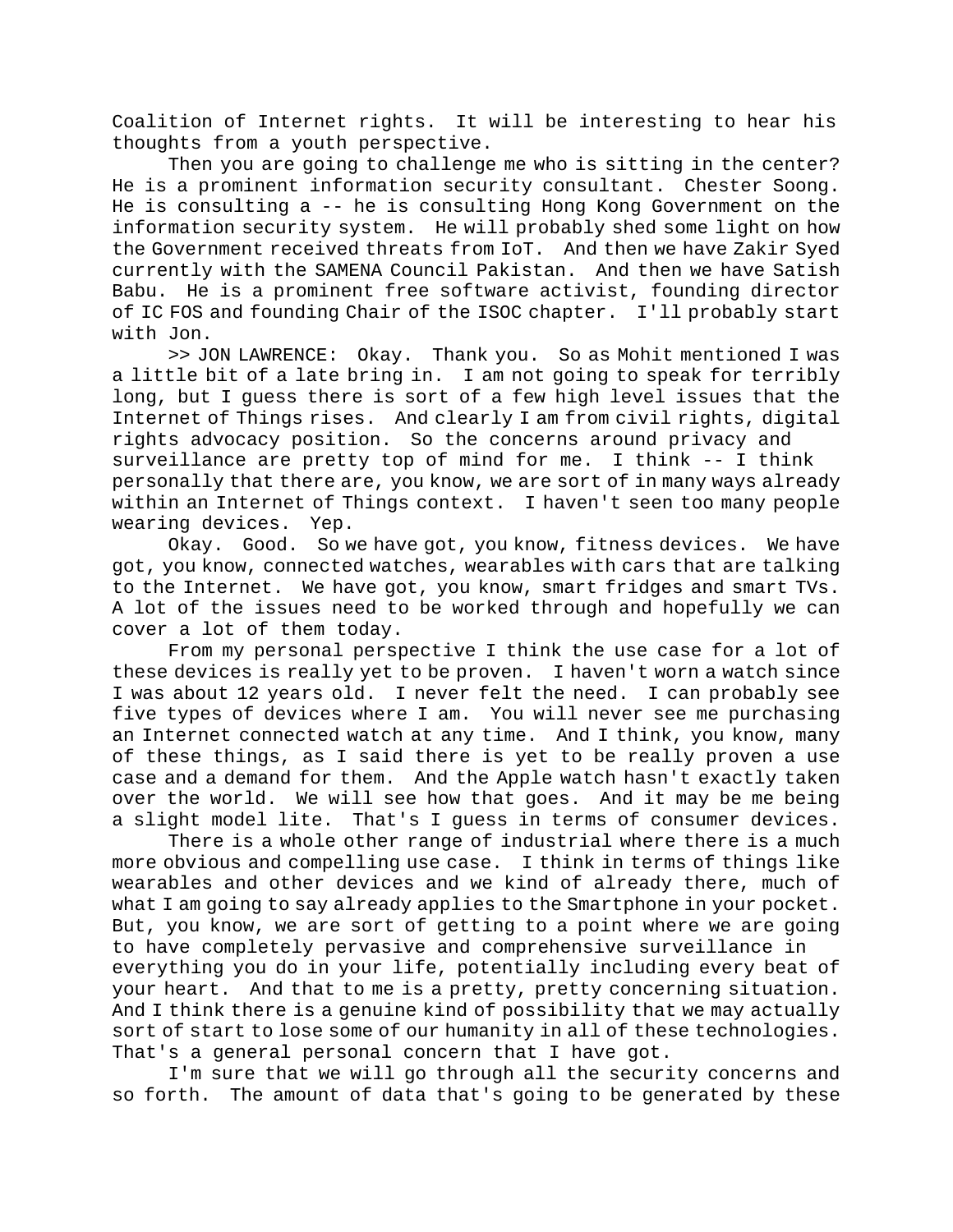devices, of course, is just astronomical. We need to be careful that we are not overcollecting that. We need to sort of be ensuring that we are, you know, dealing with concepts of data minimization or data austerity and spasm kite which I quite like. And we need to make sure that we are using open standards so that, you know, everything can talk to each other. And particularly I think we need to make sure that we have opportunities for people that don't wish to use these sorts of devices to, you know -- so that -- I mean I am fairly certain you can't buy a car today, a new car on the market today that isn't somehow Internet enabled. And as long as you have an opportunity to turn that off properly and opt out that gives me a certain degree of comfort. And with everything privacy related it is about you having an ability to make a choice to be involved or not. That's a very important point. So I will leave it there.

>> MOHIT SARASWAT: (Off microphone). Giving choice to the consumer. So I mean probably educating them, making them aware of what are the risks associated and leaving the decision to them and you raise an important point that it might not be a choice going forward. I move it to Professor Peng Hwa Ang.

>> PENG HWA ANG: Hello. Good afternoon. Let me begin by making things more complicated. There is personal data protection. There is privacy and then there is information and they are quite separate. Let me show you how they are separate. You think of personal data, you think of personally identifiable data. Your name, phone number, passport number, credit card numbers. Personally identifiable data saying you are who you are. This is different from the privacy which can be your secrets to health, maybe do with money or more commonly the lack thereof. Your drug habit or vitamin habit. The mistress if you are old enough, porno if you are young enough. The whole plethora of things about you but doesn't necessarily identify you without knowing your personal data. You need the match of personal data and secrets. And that's how you get a validation of privacy. There is one more area that's kind of interesting for us. I have this fitness tracker. Very cheap. Less than \$20 including habit monitor. This -- the version that I had before I installed, you know, an alternative software app, the version I had actually wanted contact details of all my friends. If you happen to be on my list -- here is what 9,000 contacts here or some duplicate. You would be -- you would possibly have my -- the contacts being sent to somewhere in China without knowing it. This is really a personally identifiable data because I would have your name, probably a phone number, your address, your working place, your occupation and so forth. And your privacy would have been breached without you knowing it. Fortunately the guy who reads fine print, the privacy, because I teach the class, I didn't install the app. The version they have now they say they respect privacy but what do they mean. I install another app and it takes all these contact details. So this is where it gets risky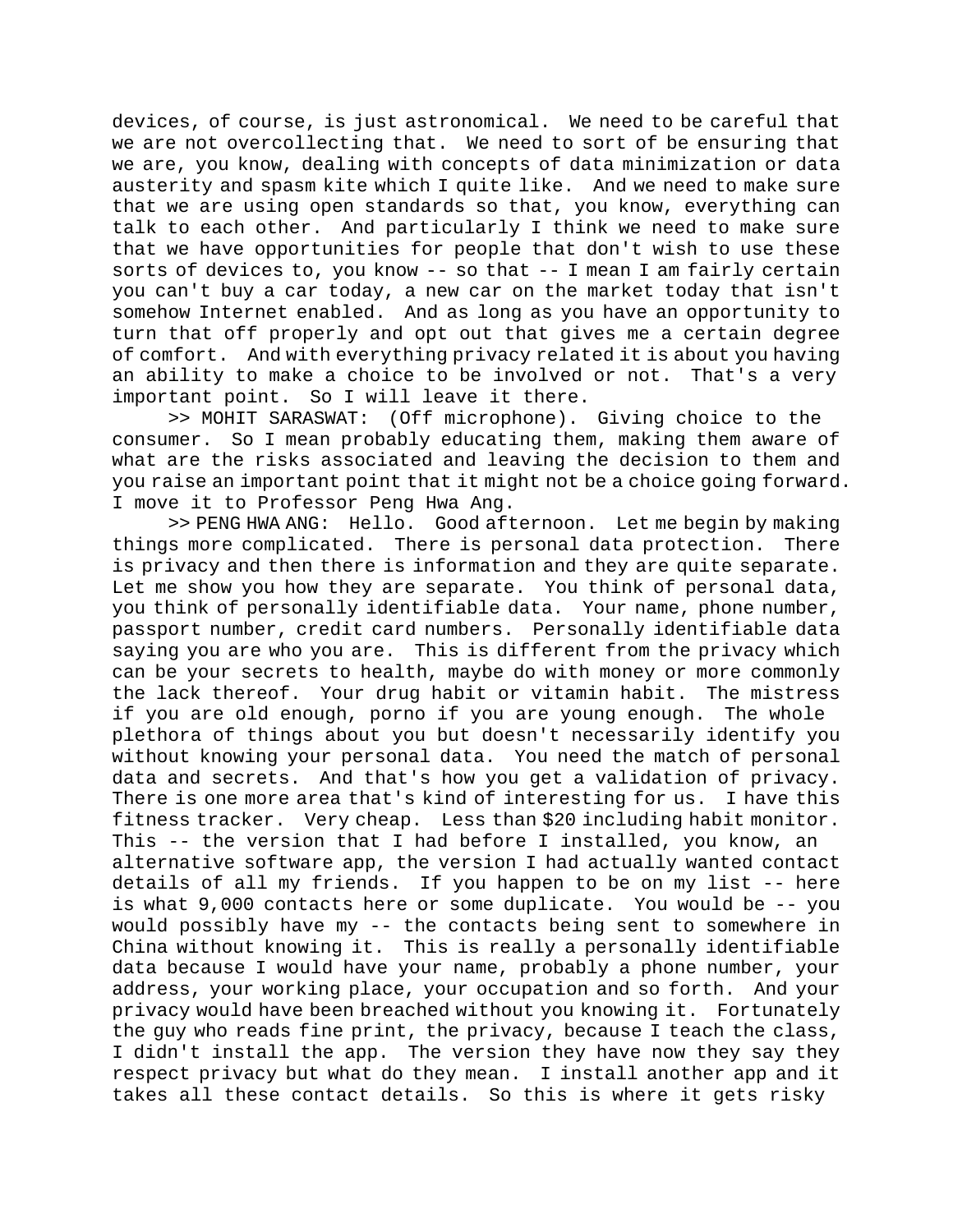because what you have now although you may protect your own privacy you are very careful, but someone that's out there may not be reading or may not be aware that these details are being taken, this person could breach your privacy without you knowing it. This is a pretty scarey part about the world we live in now because of the prevalence of the -- or rather the ease with such data can be taken. I have done a bit of a study looking at apps and the notices that report. And in Singapore I estimate about animation, about half, more than half of the apps actually breach data protection laws in Singapore. Meaning that in most cases they overcollect information. So this is independent even of your IoT which may or may not breach privacy depending. Because apps are on your phone, on your laptop and so they identify you. Because typically you are the one using your phone, using your laptop. So they can track it down to that machine or that phone that is really about you. So what it means is that the title is whether privacy is dead. Privacy or data protection should not be dead. It should be even more alive. It should be even more alive to protect us so that companies who put together do not overcollect the information. Why do you -- because all my friends, all they need to know the fitness of me. Why do they need to know the phone numbers of my friends? If they have some privacy laws, data protection laws then they must be able and willing to enforce those laws. So to the extent, therefore, I would say that IoT because even greater awareness of privacy and data protection laws and enforcement of such laws. Thank you.

>> MOHIT SARASWAT: I think you raised a very important point, it is also not only the users I mean but also I mean there is a responsibility with the intermediaries and other parties which also have to provide their collecting data. Thank you for that.

Now let's move on to Shreedeep Rayamajhi. I would like to hear from you. What does youth look at from an IoT? Are they looking at IoT as the next thing? Are they aware of the risks associated with it? What are they doing about it?

>> SHREEDEEP RAYAMAJHI: You know, especially when you look at it from the youth's perspective, you know, it is like technology rocks, right? It simply rocks. Like you have these devices that are like so fascinating and fast and good. And you can do so much stuff. So we are more thinking about let's give it a shot but as Peng Hwa Ang said we need to focus more on the safer side of it as well. When you talk about technology, I strongly believe that technology is like a knife. It is about how you use it. So it is all about the morals and values and the things about it. And especially if you look at the South Asian perspective or the Asian perspective, then it is something like a technology has been transferred to us without, you know, without any preparation. We are like -- we just got technology. We are just evolving in most of the countries in Asia. So there is a basic need about developing the core values. About, you know,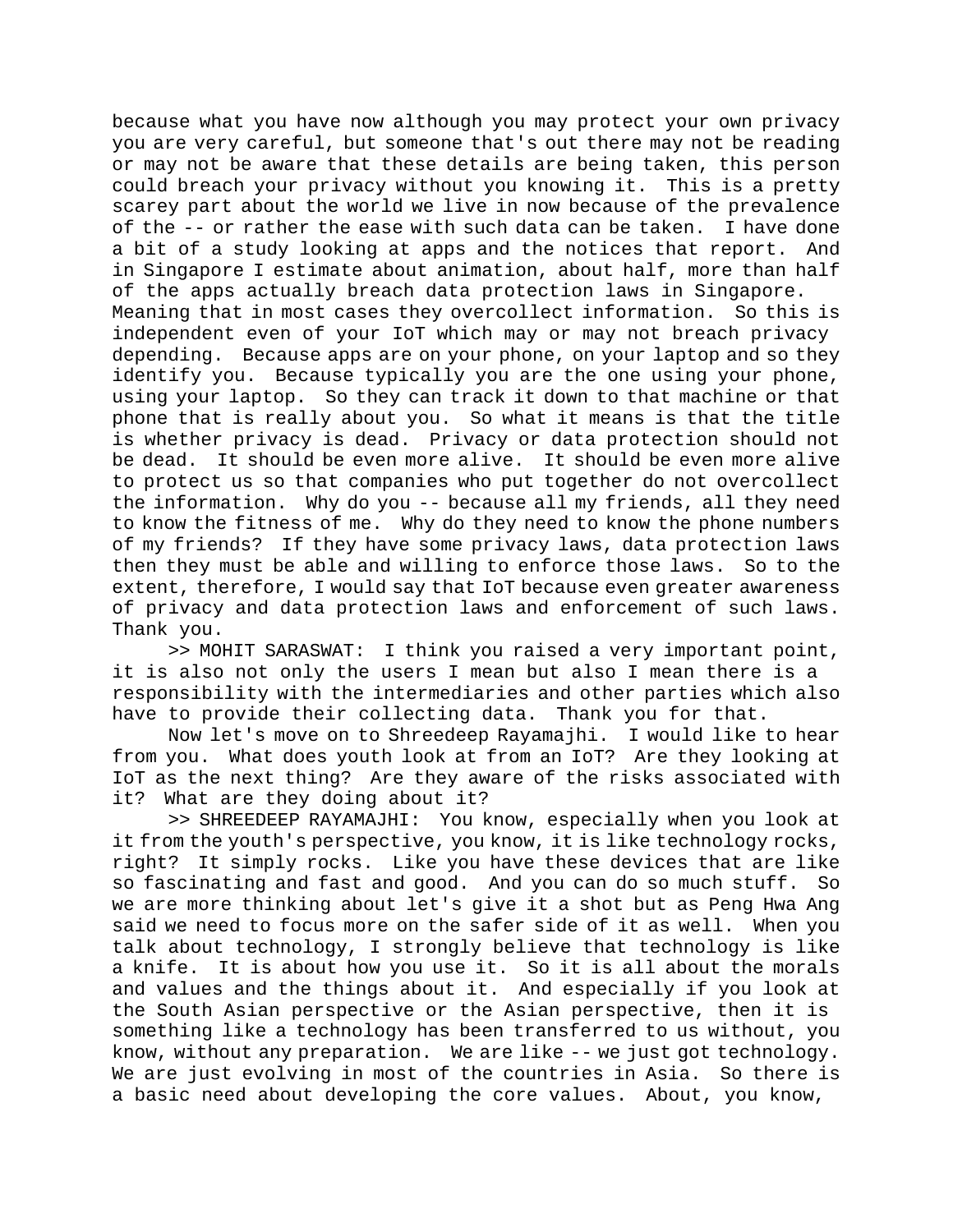technology Human Rights, cybersecurity, all those things and we need to work on it. And we have not been working on it. Like on real terms if you look at the cybersecurity policies of Southeast Asia, you know, they have a standard. They are all like up. But when it comes to practice, things don't work out. We have freedom of expression, but do we have it in reality? No. That's the real case. And why is it happening? It is because we are not working towards the core values. We are not developing. We are not targeting. Like we have core studies which focus specifically on what is computers. We need to have sessions. We need to do some capacity building, raise awareness in terms of political leadership as well as youth. So that's like something where we have to work.

>> MOHIT SARASWAT: Thank you. I appreciate your reactions, particularly from a youth perspective. And I also like your energy. So let's move on to Chester. I would like to hear from you particularly on this issue. What information security has to say about this issue. And also how does Government look at it. Are they doing a proper risk evaluation when they are going to probably connecting our energy and utility sector because that's one of the things that they are considering in the subcontinent. They are considering more and more I mean automation when it comes to your utility sectors and which are key areas and which might be having a lot of impact if you don't do a proper risk assessment.

>> CHESTER SOONG: Well, to me I guess the security and privacy of IoTs comes in I guess two aspects. First, of course, the security which is I guess the protection on data, you know, on devices. And second is probably the information that it collects, like the breadth and depth of this device because it goes like -- because we were saying it goes way in to your health information, your car, your habits. How much -- just you are using on a daily basis which is quite intrusive. What you like. And now I quess on the security front there are many people I guess both from industry and academias on cryptography helping to provide securing the data inside. Now but my concern on that is, you know, we all know in a security profession, I mean the IT security professional that things change too fast. I mean, you know, I don't know how many times you have updated or, you know, upgraded your software, your mobile phone or apps, softwares on your computers in the last three months, you know, and not to mention the box and security that we mentioned on systems. And it is -- this has been happening to audio devices. And in some other security conferences, hack conferences people have already demonstrated hacking in to cars. I mean, you know, and remotely controlling it. So this is not like the future. This is today. And I guess my experience not only advertising Government but also working at DPA I think this -- it comes in a breath where I guess good Government, a lot of them are not ready or they don't know enough, basically to know how to protect the personal data or the privacy of -- on these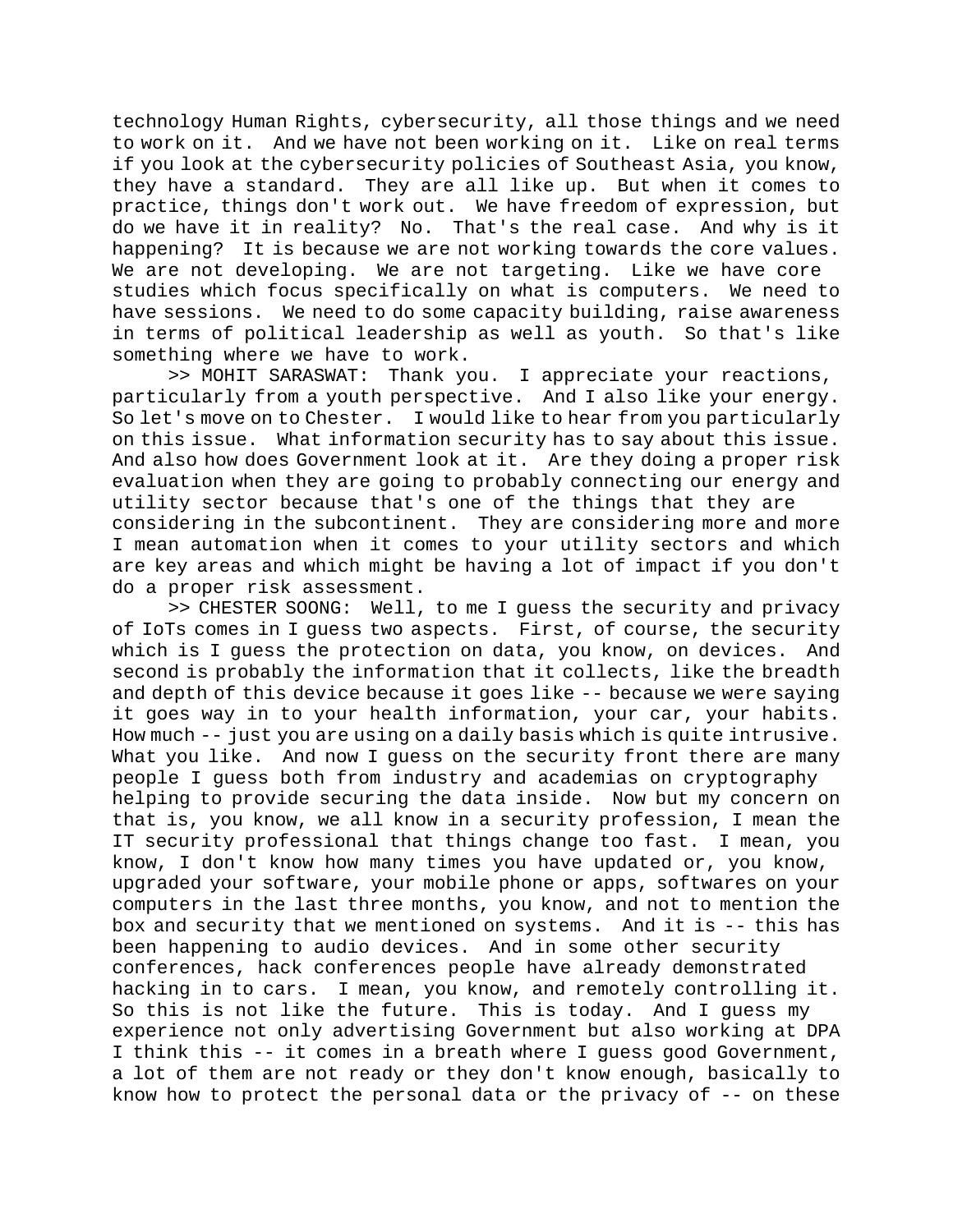devices because, you know, a lot of it, first of all, we need to know what is personal data. I mean Professor Peng Hwa Ang mentioned something, a concept that we need -- we all need to know which is personal data, privacy and personal privacy. A lot of times when we go to privacy conferences regulators talk about personal data privacy. Not your personal privacy. People they confuse the two. They thought okay, regulators should protect if they are looking after privacy. They are looking after your personal data. And that's -- and what our personal data they have -- they are defined under their respective laws.

So what you -- for those, you know, data or metadata that are collected by the device, by the audio devices a lot of them are not defined under their respective law. So that means they are not protected. Unless, of course, they are sampled together, you know -- we say that but I think sadly to say sometimes this is used I think by DPAs not to do further action because if you -- when we think about further steps to enhance this picture we have to go back to legislation. And that's a big barrier. You know, the head of DPAs they are often reluctant to go to that step which is quite -- could be quite challenging to them. And I think one I guess last comment I'd like to make is to your questions, I guess you mentioned like the question is whether privacy is dead. The world is changing. That we used to -- privacy used to be -- used to mean your secret or secret or things that you like to keep to yourself. Not necessarily, you know, super sensitive or embarrassing but something that you don't -- you don't necessarily want the public to know. But today, you know, with the help of the Internet and especially mobile apps, IoT devices, it becomes, you know, an area or a space that is heavily controlled, monitored, and, you know, and is full of actors, players who are like even trading of this information. So I think it is just that the rule of privacy is not the same as what do we expect or we knew.

>> MOHIT SARASWAT: Thank you. The rules are changing. The privacy rules are changing and the definition of security to some extent is changing. And you made a fair distinction when it comes to what is personal privacy and what is the privacy of personal data. That's a fair distinction you made.

Now we move on to Zakir. We would like to know Telecom sector being a core part of this whole transition from being connected to the Internet to machines connected to the Internet. There will be a lot of machine-to-machine talk happening and Telecom sector will have a great role to play when it comes to secure data transfer also between machine-to-machine. So is the Telecom sector ready for this transition?

>> ZAKIR SYED: Thank you. Telecommunication industry, the overall access technologies or ecosystem is so very important to the debate. At the end of the day the telecommunication system and ISPs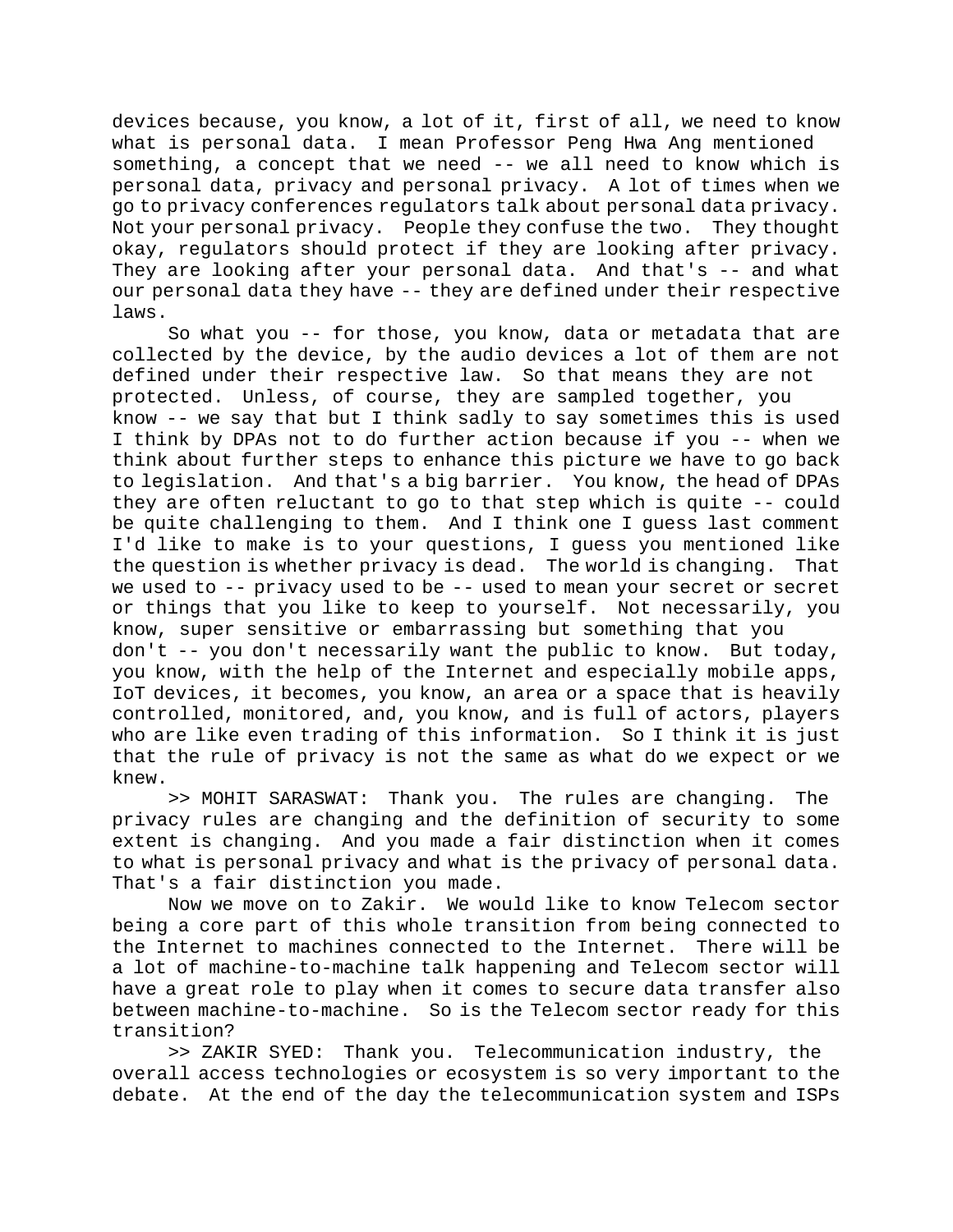that enables us and you the IoT providers, service providers to be able to access data, to move it within the borders or crossing international borders which is a cause of concern for a lot of segments within the industry. So you see Internet, this Professor Bishop Howard said you don't really know exactly when the transition will take place. The idea is that you have to understand it and then get prepared for it. So the actual thing is that we need to be prepared for it. IoT in itself is sort of a disruptive technology from -- from its application's point of view. Have very good use in health, in automobile industry and agriculture and education and realistic -- every sector we got a very good use of IoT. But the problem arrives when it plays with your privacy. Not privacy or monitoring. For example, I don't have problems with my data being monitored or surveyed or compromised or whatever. I have a problem when the decision is based on that data and that is the problem with big data. When big data is combined with IoT and infringing in certain algorithms and then being used by different entities to be able to arrive at a conclusion and that is something that is dangerous. And I mean that -- for that I mean the industry, the different stakeholders need to convey and come up with something real, really, really, you know, practical in terms of privacy and stuff like that.

Coming to your point about telecommunication, for example, you see -- in the industry we have been getting very interesting statistics. Gardner, for example, they are telling us there is almost 7 billion devices connected to the Internet. Cisco and others claim there is already 17 billion devices connected to the Internet. Yeah, actually the industry, the IoT industry is evolving. It might be slow in South Asia. Might be fast in Pacific or Europe. It might be, you know, at a medium speed in the Middle East, but the fact is that this is something that really is coming in. And we need to be prepared for it. So in terms of the telecommunications and the excellent industry they are not prepared for it. The reason behind in the previous version we were discussing it on the technology front we are evolving. There is a huge amount of investments and innovations that are taking place in industry, but on the policy, the regulation and the legislation and I mean that is something that really needs a huge amount of work to be able to face this, you know, this IoT thing which I personally call it -- I don't call it Internet of Things. I call it weapon of mass destruction. Because it is creating, you know, disruptions in every aspect of our life, every aspect of our life. So I mean it is very innovative, very disruptive technology. The fact is that we really need to build capacities and share experiences and to be able to be ready for what exactly is this going to be in the future, in the near future. Thank you.

>> MOHIT SARASWAT: Thank you. I thank you for your comments and your thoughts on this whole topic. But I just want to highlight one point which you made data by itself is not disruptive. But what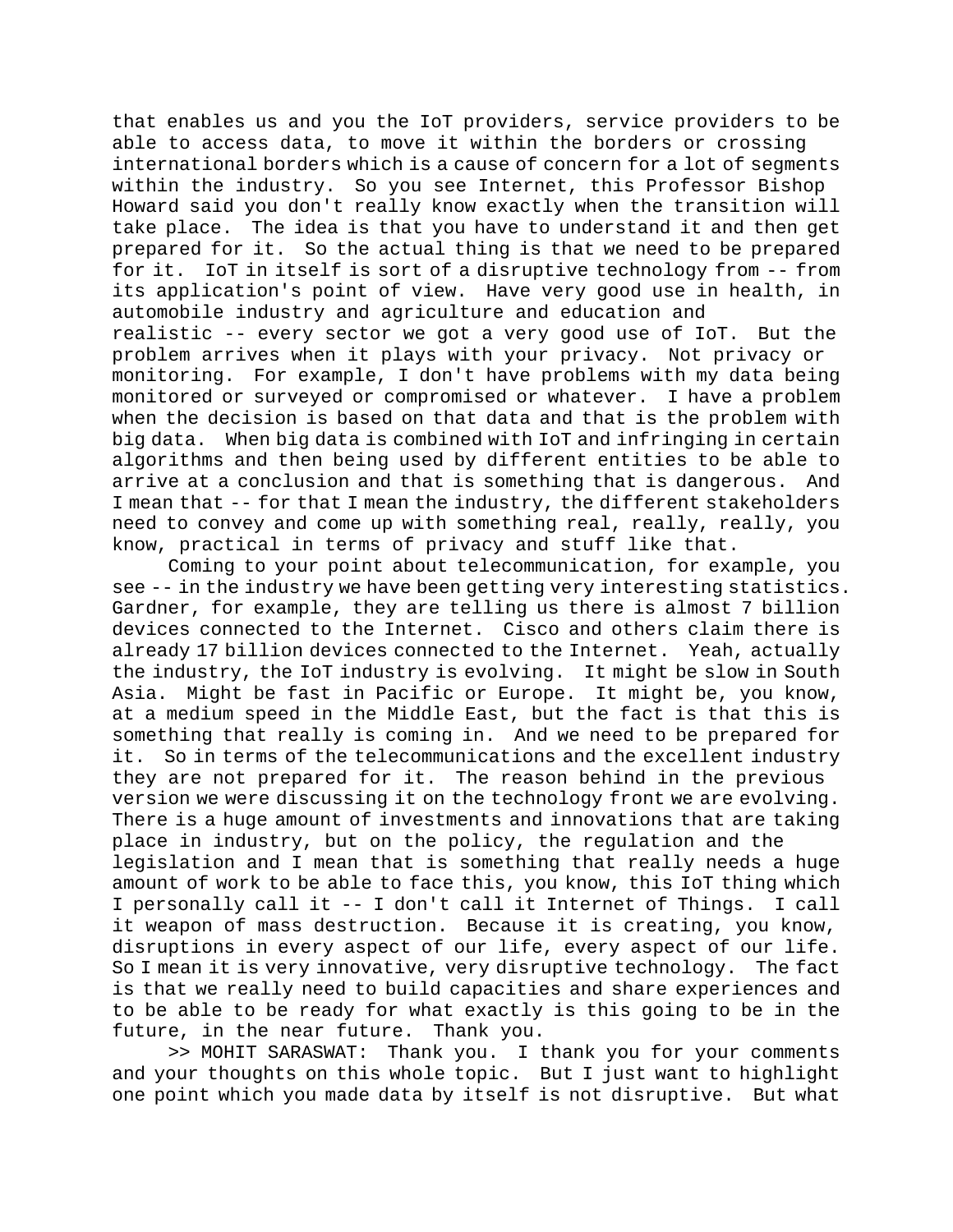is disruptive or what is dangerous is when organisations, Governments start making decisions based on the data. I mean which is very personal to you so far in the sense if there is an example of an insurance company which just hikes your premium because you are probably driving at a very fast speed or probably you are not a very safe driver or maybe something else here.

>> ZAKIR SYED: This privacy thing, for example, I am using an IoT application or a Smartphone application and because of my being -- using an IoT application somebody else's privacy is being compromised. My device might contain my contacts and pictures and stuff like that when that data gets to the server of the IoT service provider. So there is something, you know, somebody who is not even using that IoT application, and then his -- and his or her data is at the same time being compromised and it goes to there. That is something that again the decision that is being made on the IoTs and then again the privacy of others who are not actually using IoT applications, their data or their privacy is being compromised. So that is something of great concern.

>> MOHIT SARASWAT: Okay. Thank you. If we have Jahangir on the line. Okay. To our rescue we have Satish. Whenever we have an issue we are always going to technologists. We have heard solutions when it comes from law enforcement, from regulatory perspective from both Peng Hwa Ang as well as from Chester. This could be a problem solution. Now probably we will look forward to technological solutions, what could be the I mean solutions which the industry has to offer, to probably mitigate these threats which are coming along.

>> SATISH BABU: Thank you and very happy to be here for the session. The theme of our regional IGF is Cyber Physical World and So On. And IoT has a very prominent place there. And when you integrate we are having the grand unification which has got only kind of impact coming up. The first problem that I see is a problem of the dump user. All of us have been dump users at some point in our lives. The problem is that there is a one billion dump users joining. Now when you put this one billion with the fact that some of them may be careless in using the Internet, we have a huge threat that comes up, the threat vector of this one billion people. Not all of them are going to use IoT devices directly but the mobile phones is also now an IoT device. So from that perspective this is a big risk that is going to happen. And when you note that this one billion is generally people who are not so educated, not so well off, the threat becomes magnified. That's the first point.

The second point is that already so many human comments. Internet of inaffected things, Internet of insecure things. People are predicting all kinds of things on to this IoT, basically the risk kind of project. And also we have things like implantable and ingestible that you can swallow. And these are operating very close to my body. I mean, you know, I have a right to know if these things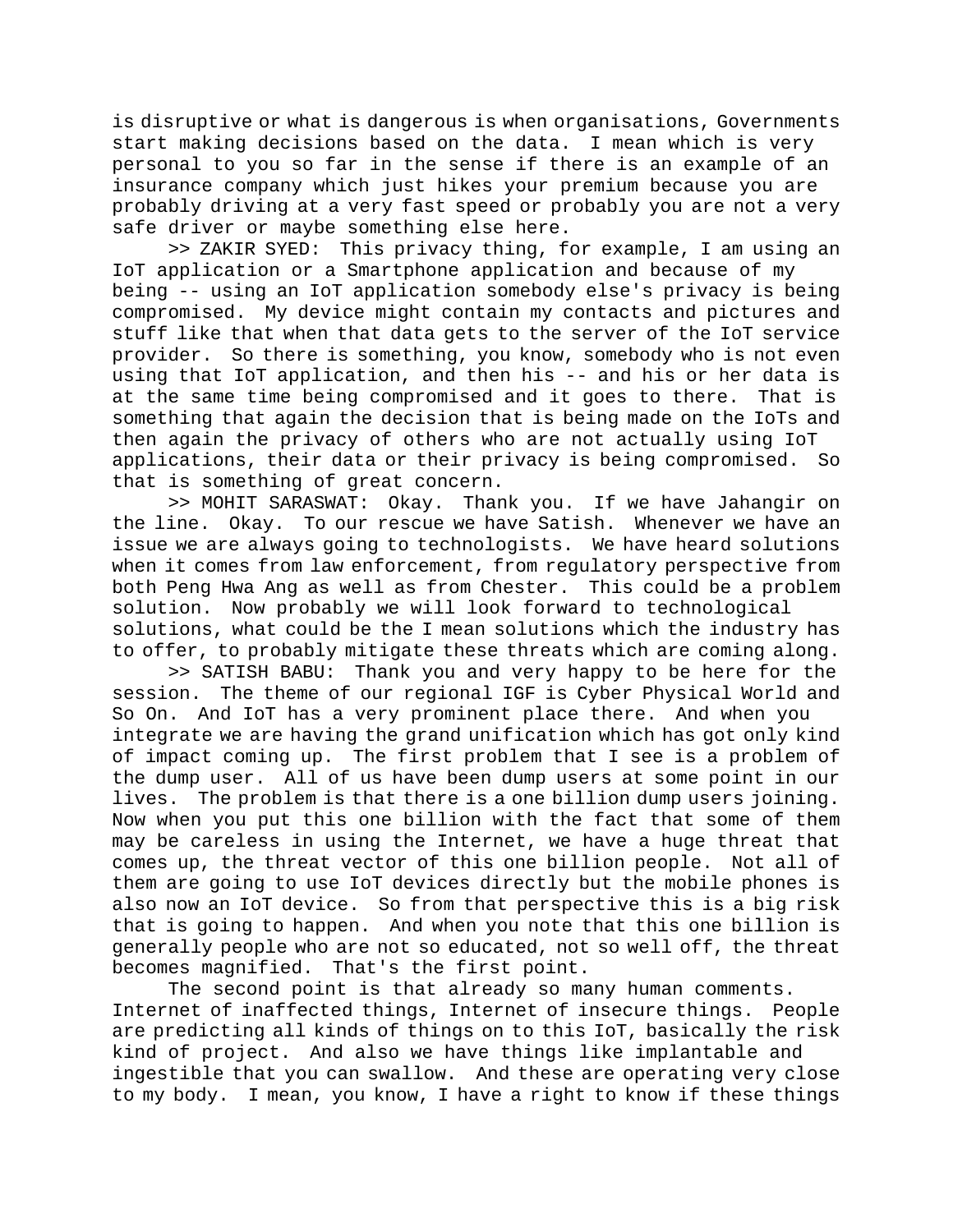have any security angle to this. So these are new issues that are coming up which are perhaps not there in earlier generations of data. And this insurance company thing that was mentioned right now it is a big problem because the moment the data becomes kind of public, it can be kind of leveraged by business entities. We have smart cities. Smart city, what does it mean to hack a smart city? Today you cannot hack a city but tomorrow you can hack a city. A small grid.

India lost power for 5 million people some time back but that's because of cascade dripping of power grid. We have not defined the problem as of yet. So the magnitude and the scale and impact is not known of some of these things. Citizens, I was reading a thing where they were saying smart city, citizens are city sensors. Whether they like it or not you install an app and you become a sensor and people start reading things through you. We don't know whether it is being used that way. And we have also this IoT. Many of these devices are arrays of a single device. You hack one you hack all. So it is very easy to get in to scale. There is no human intervention.

So my point here is that when there is no human intervention, missions are deciding on our behalf, I pointed out in the first session, and issue of autonomous car is going to hit something. Whose life should they protect? The person sitting in the car or the person outside and who decides this. The software is going to decide this. Who should be deciding? On what basis should society say that somebody should be deciding on this. Liven that issue. These are issues that come up. And as an open source person I strongly feel that some of these things should be exposed and the code should be exposed. And as a programmer my currency is code and I deal with code. You show me code I'm happy. But if you have an obscure code device that is sitting close to my heart and nobody knows what the code is then I have a problem with that. Thank you.

>> MOHIT SARASWAT: Thank you, Satish. I mean you highlighted some of the key risks associated with the technology. And what you brought forward there is not much of awareness. When it comes to what are the threats, I mean which this can probably pose to the whole human society and further -- I mean community. This is one of the prominentities and why there is not sufficient debate of the security risk associated with it because when it comes to more security breaches like when it comes to financial fraud there is a huge tangible I mean -- we can actually quantify the break, but when it comes to these kind of IoT kind of breach we don't know. I mean what if somebody reads my data from my page. I don't know what are the security threats associated. So I mean that's great to hear from the panel how we will probably open up the I mean Forum to the questions from the -- yeah.

>> I was -- ICANN is registered in California. As you know the senior officer in California by law you have to learn to our causes about sexual harassment, to our (inaudible). This is by law. So leads back to the IoT. If the IoT, because IoT is designed by engineer,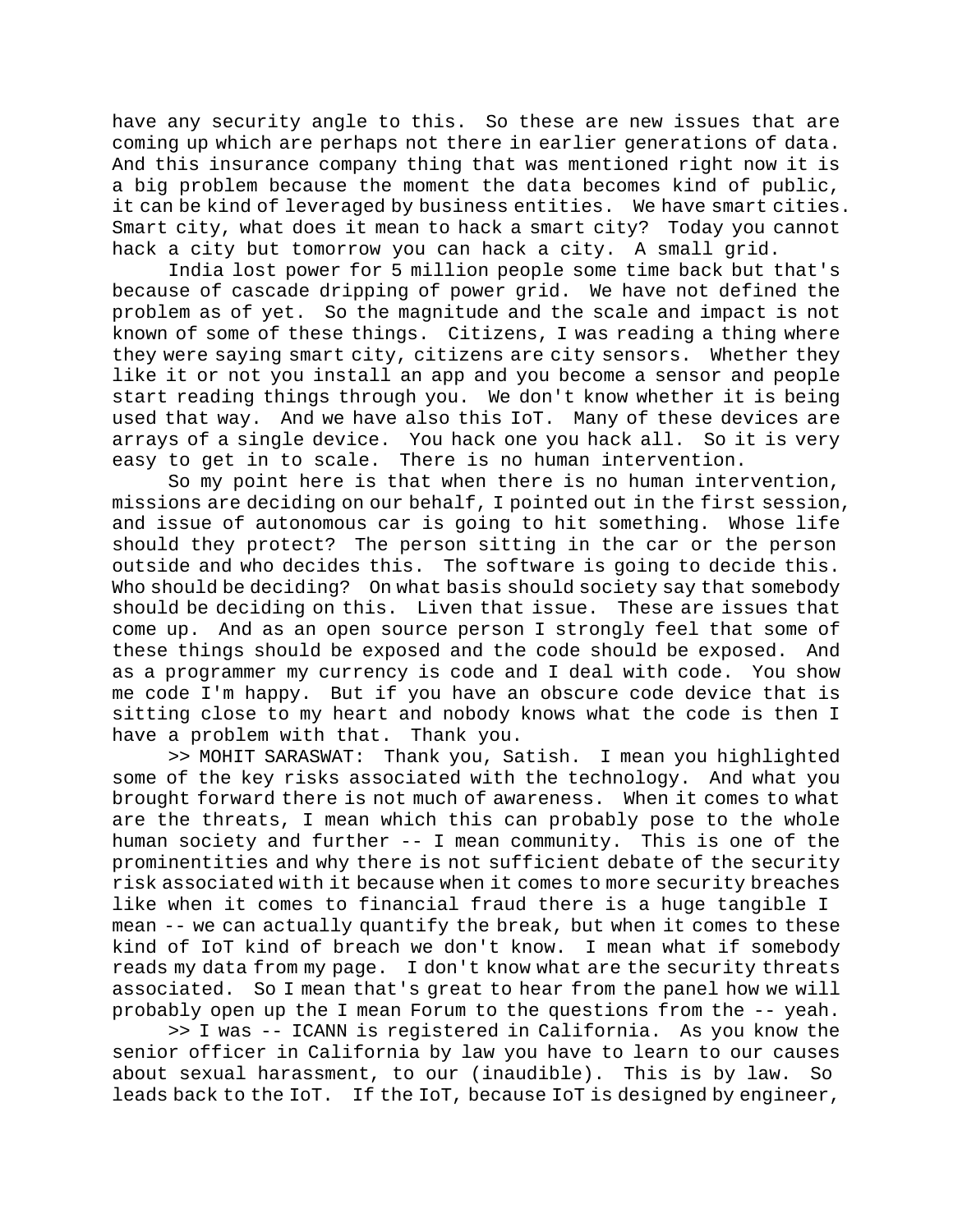but the problem is that many engineers they don't have legal background. Okay? But in many of Asian countries we already have data protection law. I think in Taiwan, Singapore, Hong Kong, many already have that.

I think we should acknowledge the Government as in IoT company, the engineer, at least they need to understand the data protection law. Because they don't have a legal background. They don't know what the product they develop. The legal, the data protection law.

Second when IoT design as we know this is a certain Internet pool. In most of the cases many of the engineers never really cared to shut off those support, is not necessary. So we should have to ask an engineer they have to limit the ports available. So limited information. For example, in Taiwan as you know many years it is underdeveloped, even now. We find most of the APP development, they leave all the ports open. It is crazy. If you -- leave ports open, how you can tell me they are secure.

So let -- at least something that we can do. Give the engineer a legal education. Give the engineer -- they should not open all the ports unless it is necessary.

>> MOHIT SARASWAT: Sorry. Do I want to answer that? One more question, Mr. Satish. Sometime it is a hardware problem. You can't patch a hardware problem. It is an increasing problem because Internet of Things is not just a software thing any more. Everything is not Linux computer. Something just achievement hardware bringing together. Right.

>> CHESTER SOONG: Last thing first I sort of -- I respectfully disagree with this hardware software, because there is no pure hardware or hardware contained, but I certainly understand where it comes from. The problem with a lot of these devices they cannot be fixed by the end user, by the owner. The owner has no access to what's inside. Not even the configuration. You have a car, you know, most people don't know how many computers are in their car, not even -- what they have right now. And that leads to an issue that I think is important from the perspective on how IoT devices are getting so popular or fast growing because of this cost, of this low cost. And you can imagine like with a sensor that's -- that costs you less than \$1, you know, like I think it is what, 12 cents or something. I forgot the current price what costs for that. But how much you can from that percentage, how much you can really put in on assuring the security of that device sensor is up to date. And first like I said, you know, we have a lot of people working on securing the information on the devices or sensors. But what you -- but what happens after they are shipped outside the factory? Do we have cost? Do we have the resources to make sure, you know, those devices maintain, secure, you know, six months from production, three years from production, from, you know, sale, right? And so I guess feedback to the question or comment is something that I kind of thought about before, how can we improve this because from a DPA's perspective it is quite impossible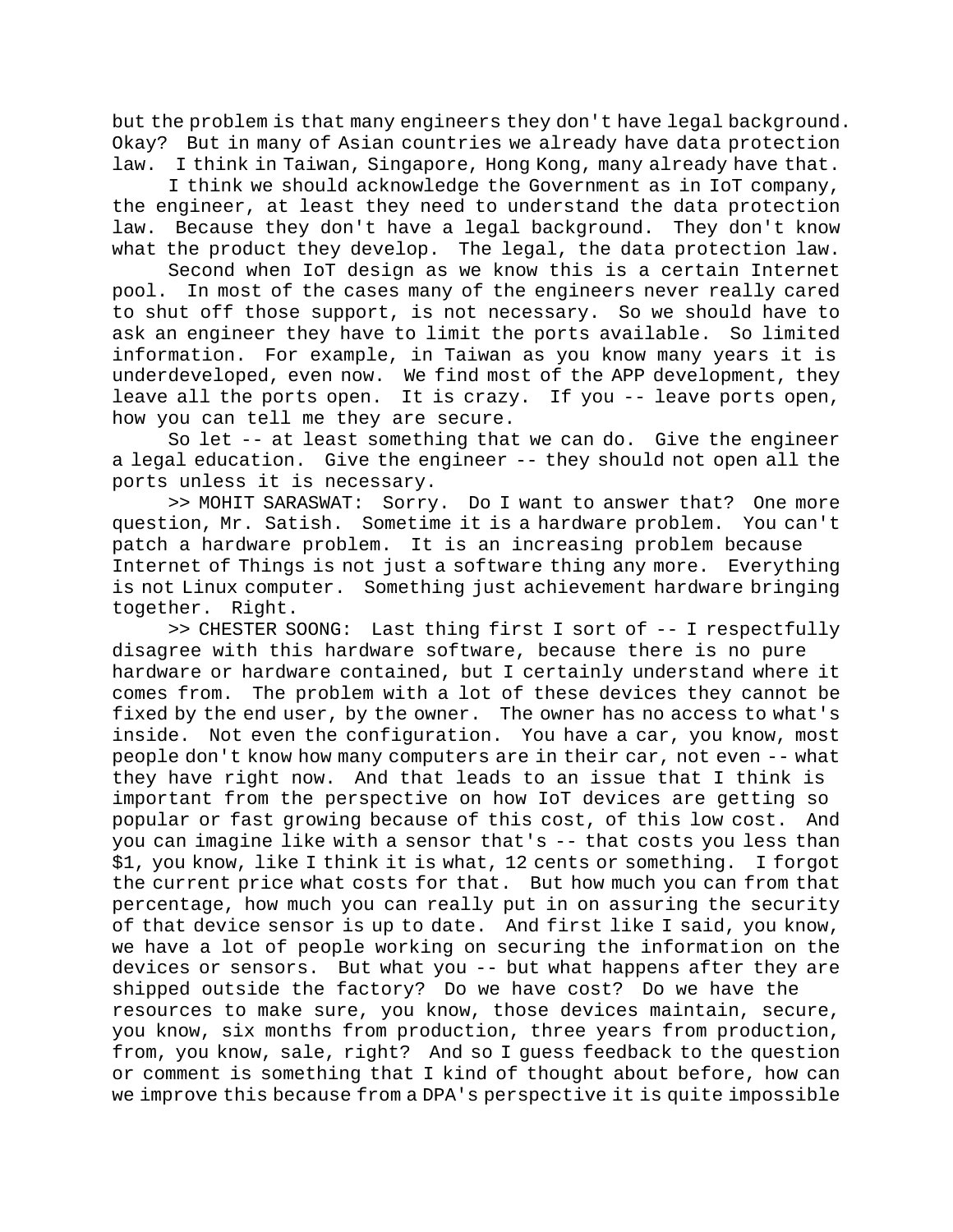for the DPA to have the authority which I wish they had but the authority to like examine and review, you know, all these, you know, the applications, use of these audio devices because they are crossing so many expert -- aspects of someone's life. And so broad from so many industries.

So from Government's bureaucratic structure it is hard to have one authority to look after that and this is one of the few areas or applications that I would actually prefer the protection of personal data or privacy in this -- in this concept of principle of protection rather than the Human Rights.

>> MOHIT SARASWAT: I think you raised an important paradox we have in the industry where the whole intention of going to IoT is cost savings and we bring on top of security. Industry has to kind of digest this, that it is no more an overhead but an integral part of this. So we are talking more security with design. Security by design.

>> Yeah. Sure. I was going to add to that as well. That yes, the point noted that engineer's legal training and so they may not be aware of what they are doing. But that's not really an excuse for any product because you -- product out there it has to be safe for the consumer and has to be safe to meet your standards, comfort. So I don't see why in the case of your IoT that it should be any exemption at all. It should just meet your safety norms which in this case happens to include possible data protection. And I don't think it is really that complicated. There should be some kind of understanding that you don't overcollect data because actually you are exposing the liability. The more you collect the more you must keep secure and the more you must prevent leakages and that increases

your liability. So I think that some basic understanding should be necessary in when you have this IoT, especially if you run your product with a major consequence, like some major impact worldwide. If you want it to be small that's okay. If you want to be big you have to play a different game all together.

>> MOHIT SARASWAT: Do we have any other questions?

>> Yes. I would like to shift the discussion a little bit. I think one of the main issues with IoT is that we need to rethink how we come up with ideas and ideas around the data environment. And to give you a simple example is this smart city discussions at the moment and what you see all over the planet is that cities come up with the most boring suggestions which are completely based on public/private partnerships. And they come up with some traffic data collection and some optimization of utilities and so on. But what is missing and what's also more coming in to this course is that we need open innovation and open innovation means that we create models where the data objects or the citizens are actively involved in shaping the data environment. That applies to insurance companies. It applies to car companies. That means in everything where the human being is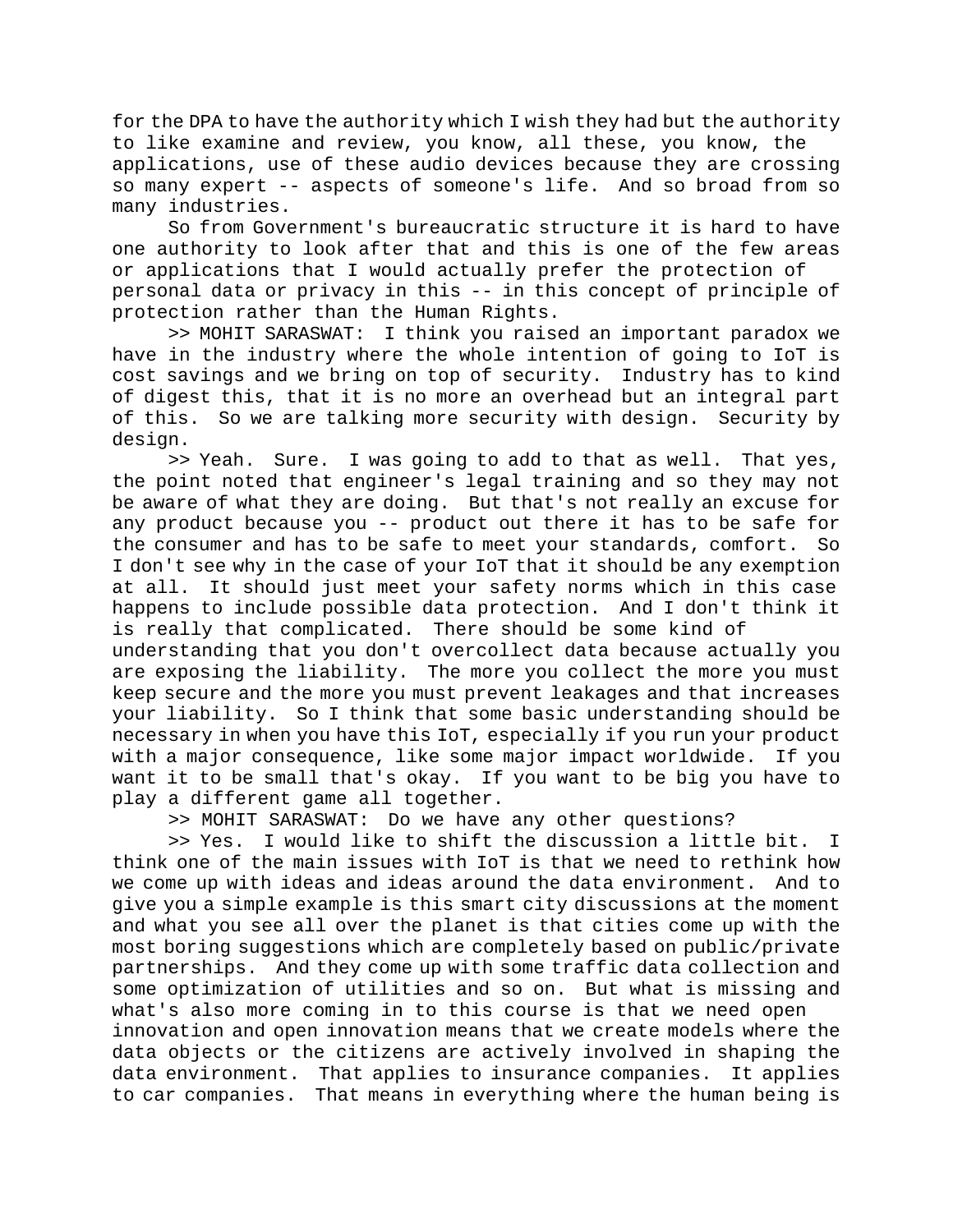also somebody who sends and collects data is involved in how we shape our environment. And I think that is really the biggest challenge that we have, go away from public/private partnerships to

public/private people partnerships and that's happening, for instance, in Amsterdam. Here, for instance, an open sourced citizen IoT which is the themes network which is based on Lorawa. And this is very low cost IoT solution and I think it has triggered a lot of ideas coming from the citizens on how to make the city more liveable, more safe and more enjoyable without relying on the big IT solution providers. And I think that is actually what could come out of this whole IoT discussion and how to involve a needs based innovation discourse. Thanks.

>> Sure.

>> SHREEDEEP RAYAMAJHI: Okay. So actually -- it is on my phone. I assembled the sensor within five minutes or so. By the way I don't want to expose the API. So I don't want people to know that nobody is in the office. But it already happened. It is actually Internet collected devices are already one of the hot topics among hobby electronics. So I think it should check to make it further. Thanks.

>> When I can retrieve, we actually face it one of our IoT companies. The company ideas are marvellous. The company don't control the data. Consumer control your data and I think that's a good design. Now IoT design from them they don't collect data until consumer agree. So thinking about it we should educate the people that is like design.

>> SATISH BABU: A couple of responses. I completely agree with the whole innovation at the grassroots concept with the five dollars and several other quotes now. It is possible to have grassroots innovation happening. I was same cities doing sensible things with whole IoT concept. At Los Angeles a year back the IT head of the city was talking to us. This is an ICANN meeting and he was saying we have used IoT to convert the written policy of the city to actual practice. The written policy was public transport shall get the highest priority in all kinds of traffic. We were asking how has IoT helped in this. So he asks the question back, how do you think you can get the fastest from one end of LA to the other end. We said you get a fast car or motor bike. He said no. Follow the red bus. It is public transport. They are so wired with sensors. Whenever a public bus goes it becomes green. That's the fastest way to get across the city. This is what the policy says that public transport gets transparency. That is a very insightful thing for us because we felt this is a good use. We are a viable city like this. So the smart city is still unfolding. I do not know how creatively people will use this. The whole data ownership and bunch of risks are there. But I think there are also both level the grassroots innovation as well as some cities which are looking at it out of the box. There are possibilities.

>> I like the idea of having securities by design. Think about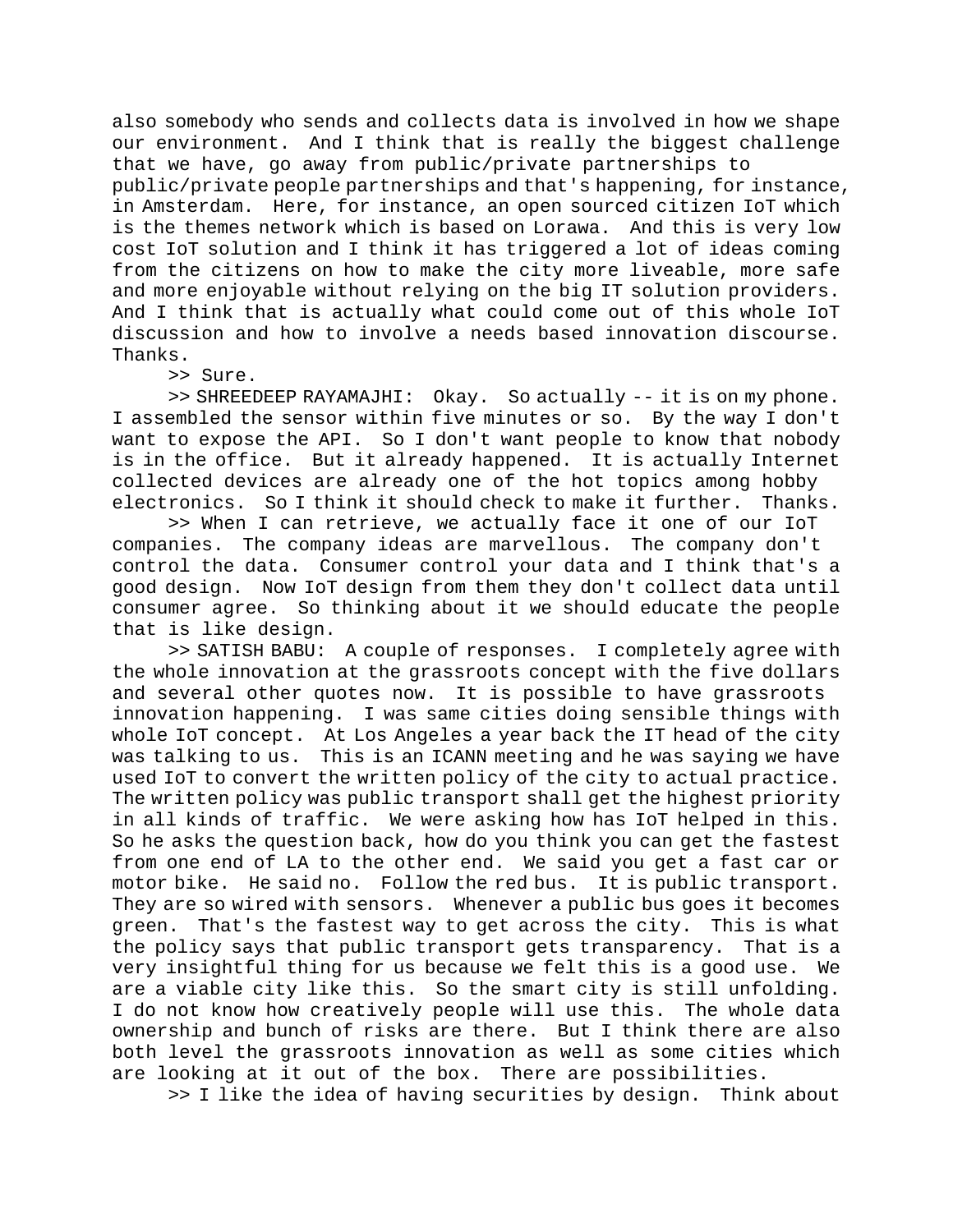the security aspect of the device. For example, if somebody used that<br>device in the future what kind of security tips will be there. So device in the future what kind of security tips will be there. that kind of thinking should be there from the beginning. And if they think that there will be such securities in future, when people are using these devices, there should be a mechanism to update the device. For example, if they think there will be problems in the firmware or the operating system of the device, there should be a mechanism to update the device remotely by connecting to the Windows server, et cetera. This is my comment.

>> JON LAWRENCE: Thinking as a nontechnician one of the biggest challenges is keeping things updated and particularly when you are dealing with manufacturers that are not sort of from the technology space originally I think that's a massive challenge and one I guess sort of questions that comes to my mind what is the potential for, you know, 10, 15 billion kind of not terribly updated and patched IoT devices being sort of harvested in to a massive server Botnet. That strikes me as a pretty significant risk.

>> Yeah.

>> SATISH BABU: I think this issue of Botnets Vint Cerf is known for talking about this thing. Example of what this kind of thing can generate in to. There are actually protocols that have evolved to update on the fly these devices but there are severe constraints. They all use very low power stacks. So the stack is severely truncated and made low power. There is huge sensors on -- there is only one gateway and all the external kind of contact has to be through that gateway and this imposes structural constraints on how efficiently you can do this update. This is a risk.

>> MOHIT SARASWAT: You have a question?

>> Yeah.

>> MOHIT SARASWAT: Do we also have a question from the remote? Is there any question from the remote? Okay. Go ahead.

>> Hello. I have a question. It is sort of related to IoT, but assuming that we are surfing on the Web and we enter a website and a website doesn't request, store the user's permission to use cookies. So then as far as I know cookies actually are short-term memories for website. They actually trace whatever you search on a website and keep it as the data. So next time you visit they actually will know what you are going to search in your preferences. So I'm not sure from Asia but in Europe they have policies for actually asking for permission for users to either accept the use of cookies or not. But do you think that the lacking of the permission part is unlawful or should the part of either the user should be asked the question of yes or no using the cookies, is that a mandatory thing or is that -- should that be kept unaware of so then the user can just go on being unaware of actually their -- them being monitored and being collected as data?

>> ZAKIR SYED: Okay. Thank you for the question. Real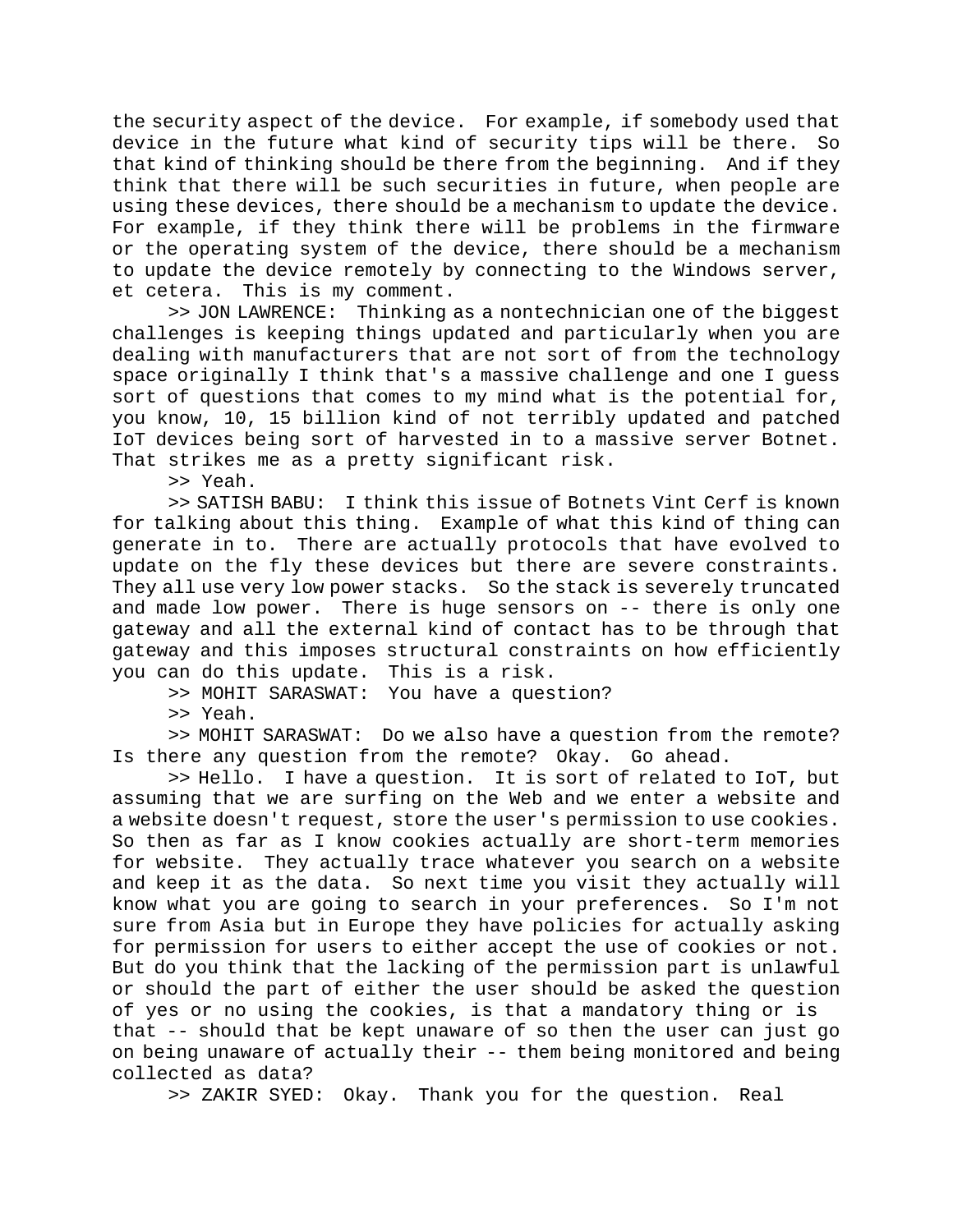technical actually. Asking a user for, you know, accepting or not accepting the privacy -- the cookies policy, I mean if in a particular environment there is a law on it and application or web service provider they are not using the (inaudible) obviously is a violation of rights, a legal right. In the European Union we have a law on that and that's when you visit a European who has website. So you actually get this popup asking you for do you agree to the cookies policy or not. So if, for example, if you are accessing a website in Asia you don't actually get that popup. So that's why we cannot actually say that this is kind of, you know, illegal because we don't have a legislation from a regional body or, you know, an organisation that actually had enacted something to that -- bound the Web service providers within Asia to, you know, adhere to those principles or to those laws. So I mean in a region where there is no law and it is okay for web service providers to provide -- to not ask the user for the cookies thing and if there is a law and they are not using it then this is a violation.

>> CHESTER SOONG: What you are referring to is the cookie law from the EU which is kind of regarded by the data protection experts as failure. Because it kind of warns users before they visit the site, but they leave very little choice in terms of protecting because the other option you don't choose, you can choose is not to visit a site. I mean don't visit a site or you accept what they are planting in to your computer, on your browsers. So it is sort of like different -- not I believe the model is perfect but what, for example, current version of Android is doing, at least it shows a little bit of improvement on that front because if you -- if you install an app on your current -- on the Android device now, the current versions, basically, you know, the app has to apply or ask the user for permission for each of the app's privileges that the app has or you have the option to turn individually off after you install the application through the app. So I see a certain level of improvement on that, but, of course, how Google or how, you know, the various developer of the variants of Androids enforce that is something else. Yeah.

>> JON LAWRENCE: I think that sort of brings us nicely back sort of in the concept of sort of opting out and I think that kind of granular opt out is important particularly with some sort of consumer device. Just a binary on/off thing in most cases is probably not really very valuable. It is likely to render your device fairly depending on what it is, it may render it fairly useless and therefore essentially meaningless. Having that capability to, you know, really get granular control over what you do, perhaps I might have a Fitbit and I want to sync it with my iPhone but I don't want to sync it to the cloud that's entirely appropriate. Should be able to control that sort of thing.

And I think that's a really important part of sort of this data control and how we move forward. One example I wanted to throw out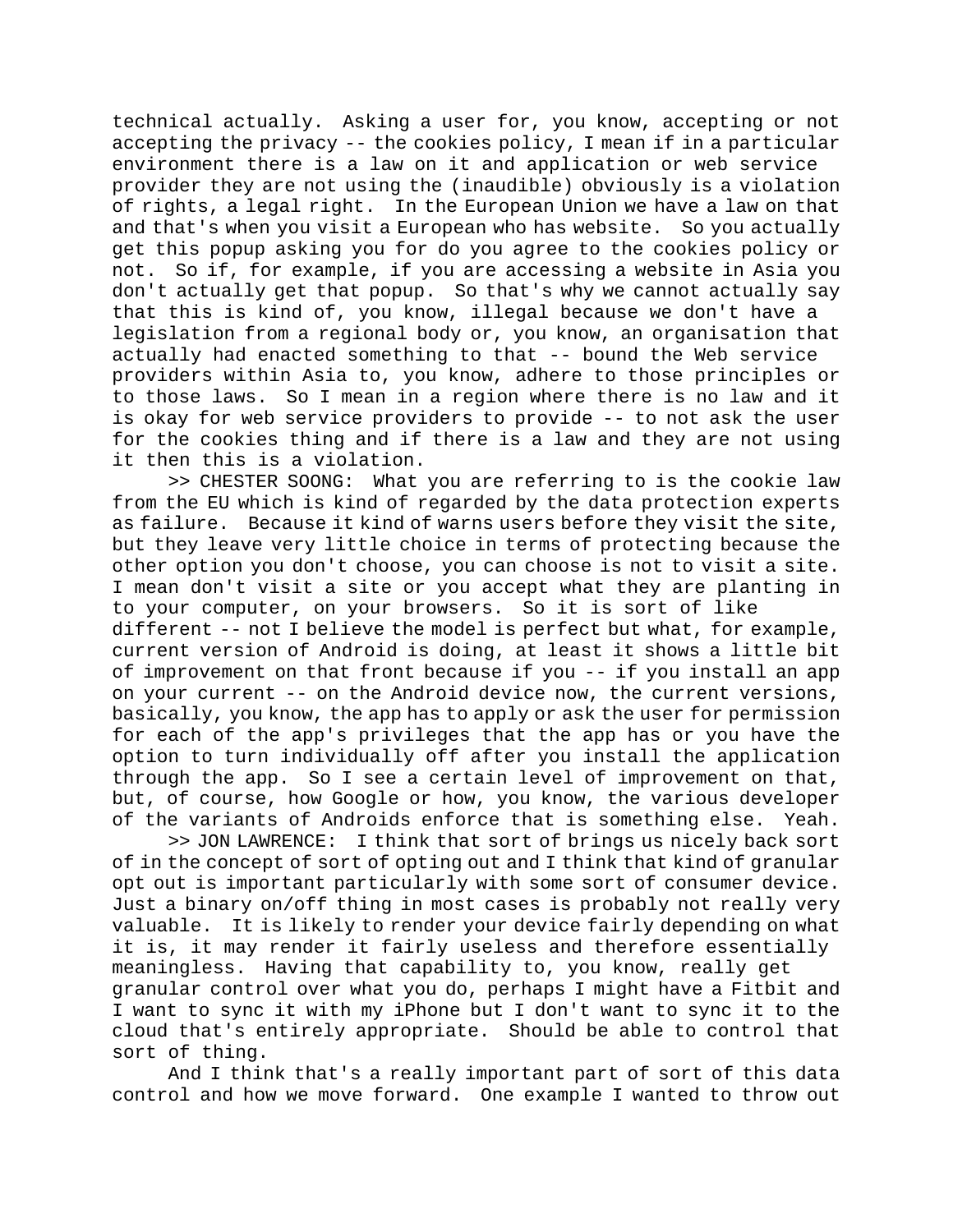there and I suspect this is happening elsewhere as well but we already have health insurance companies in Australia that are doing trials with customers sending them a Fitbit or equivalent device and sending them certain health challenges and saying if I can meet these parameters, such as 20,000 steps a week or whatever it is and certain other things, then, you know, we will give you a discount on your health insurance. Now that's all well and good. I imagine that's a fascinating experiment for them and they are generating some really, really interesting and valuable data. The problem is we sort of therefore are kind of heading to a situation where essentially anyone, potentially where anyone that refuses to use one of these devices in the future will have to pay a premium and that's a concern I have. There will be genuine financial, potentially also social costs to opting out of these things. And I think that's something we need to be weary of. And, of course, that already happens to some extent. There are social costs to not using Facebook that are very real. We need to make sure that the concept of opt out is real, is the point I am trying to make and that's not a straightforward thing to do any way.

>> MOHIT SARASWAT: Any other questions from the -- yeah.

>> Okay. So there are like a huge usage of IoT devices, like IoT cameras and gateways these days in households. However most people they don't know how to really set up these things. So they just use default settings or they just plug and play which is very dangerous for security reasons. You can easily use Google search to banner grab these devices that are not protected by passwords because they didn't do it on factory settings. So what you are seeing neither regulations that can do to enforce or to improve on the factory settings like forcing users to change their password on the first time or policies like these.

>> SATISH BABU: I think this goes back to my general point about dump users. All of us want to buy something and immediately get results. Default settings are a huge problem. Cameras are left open like this. So I think user awareness has to happen. As a generic cross-cutting thing because every single device it is going to happen. There was a generation back, 10, 15 years back there was a case of new systematic administrators buying up a Windows or Linux box and installing it. That had so many vulnerabilities. So the next billion that is joining with these kind of devices we can have some factory programming okay first time you change settings, but still people find out a way to get around that actually. So user awareness building is very key to this.

>> MOHIT SARASWAT: I think by the time the mic is coming -- I wanted to have a follow-up question on what the gentleman asks. When we talk about this cookie business I mean while we have some regulatory measures which kind of educates users about what they are getting in to. But don't you think it is just about transferring the risk?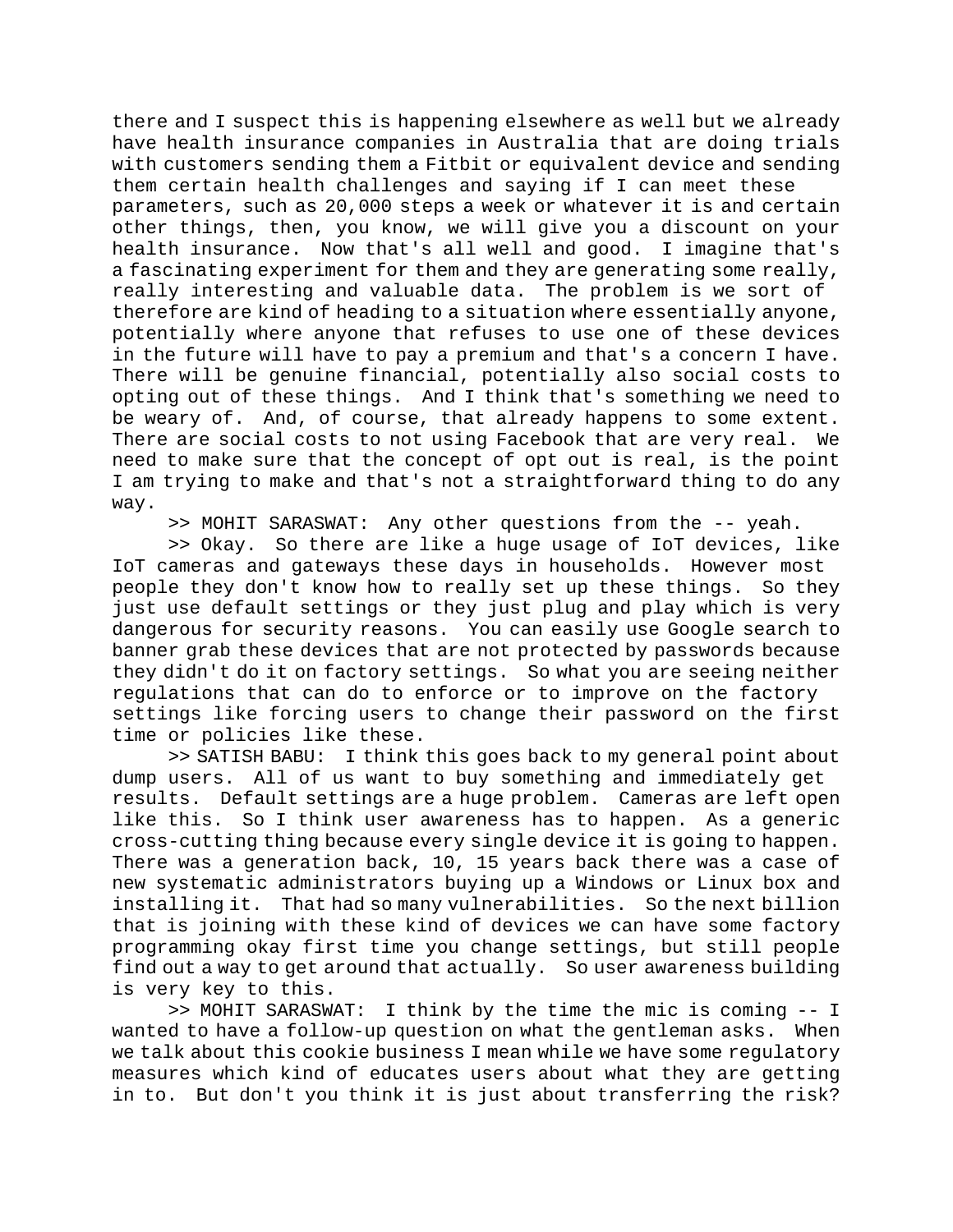I mean we are just making a user liable for his action. And I mean to be very frank though we are technologists. To some extent we all accept the cookies. It becomes a matter of using it or not using it. That brings me back to Jon's point. We should not  $-$ -I mean if  $-$ -there should be a choice available to the end user that if he really were to have that risk and still want to use the service. It should not be a denial of service for him if he doesn't want to probably have accepted the cookie policy. So probably some of the panel members can answer that. Yeah.

>> Okay. Thank you. My name is Rim. I live in Taiwan. When discussing things like that, I used to -- I like to think about the ecosystem problem because it is a very complex problem. So we can say that there is a technical problem. There is an economics problem, et cetera, but especially interested in two points. Just said that the Government is not ready. And when we talk about privacy we all -- many persons will think that the Government should do regulation, law enforcement, et cetera. However does that really make sense? I mean in the -- in another conference where we were talking about is surveillance justified. So perhaps Governments are those who want privacy to be dead? And especially for some Governments who would like to know more about their people. So they can stop crime. That is a question. Or they can attack their enemy in politics. And/or this is never the important thing for politicians. Things related to both are. Like building roads, building bridges later on that may be the money source of some politicians. So when you are interacting with Governments is things like this really something that Governments pay attention to?

Because if it is not, it will never be resolved. That's from the perspective of an ecosystem. And I will tell my second question together. And when Professor Ang mentioned that companies should collect informations just enough, just enough, but in the big data world where data is money and the company, there are a lot -- there are many companies that they haven't figured out a way to make use of the data. So they may just think let's collect it now as much as I can. And as when we are talking about liabilities, you just mentioned, but like the show me, you just show this, for a company like those in China, privacy is that really an issue or for those companies to their benefit they would like to collect as much data as possible as long as regarding liability perhaps that's never an issue. And I don't know. That's just my personal thought, but I'm

>> I am not very ugly about it. I am responsible. The Government, the company if they want to collect the data, unless there is a data protection law, if they have a data protection law, they collect more data than the data protection law allows. They are already illegal. First in -- I don't want to convey -- we are talking about China because they don't have a data protection law. Okay?

thinking from the perspective of an ecosystem. Thank you.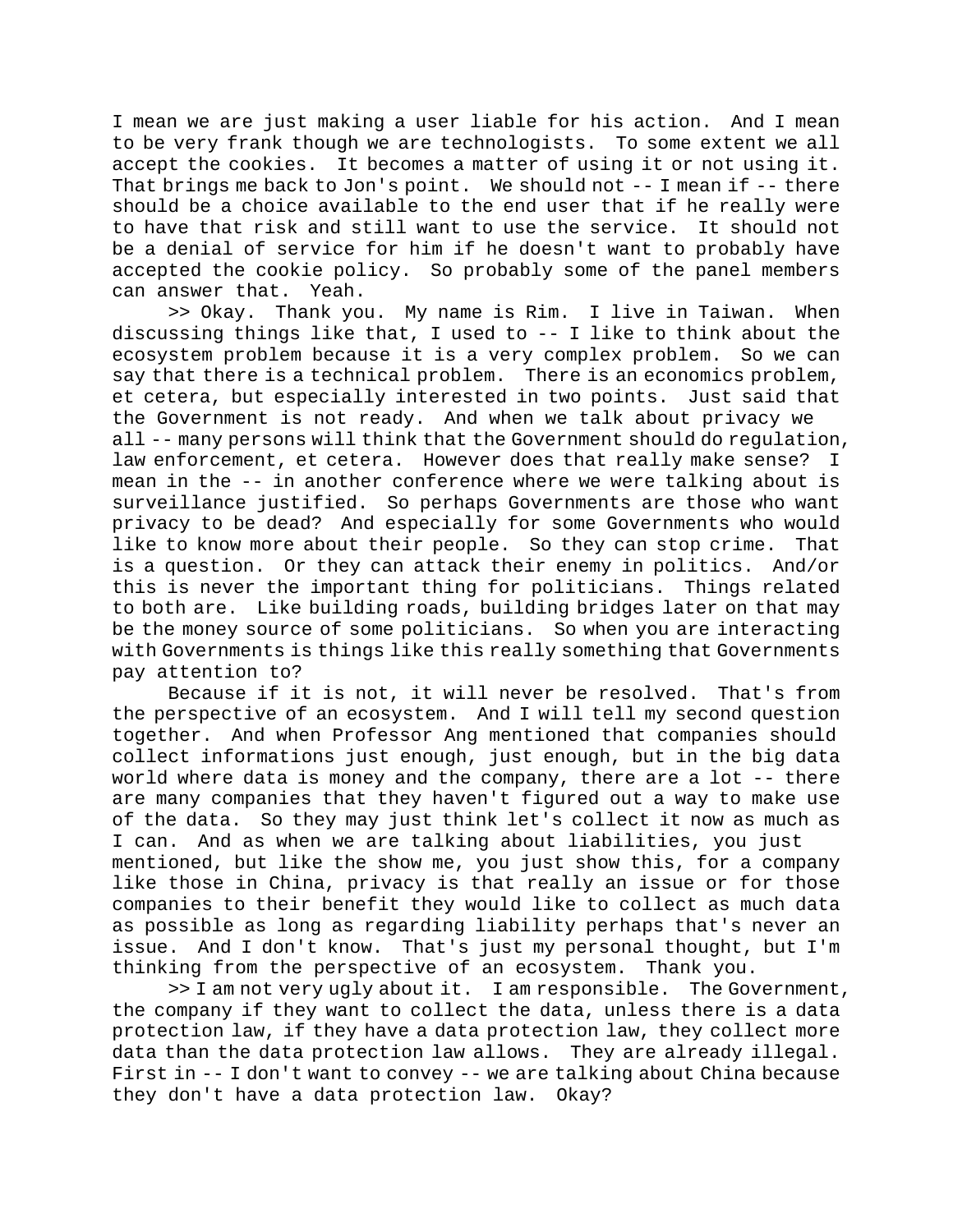But thinking about it if such Government is doing the same thing, in Europe, look how European, France, how the France find the Google harmony money, billions of dollars. A billion dollars. Unless your kind of company you don't want to survive. So no excuse to be honest. Unless the country they don't know. Such as in Taiwan where data protection law. If you collect the data, more than you need or illegally, sorry, you already violate. And just the chance for somebody to go to the court to show you. So I think any company have no excuse. So I don't know. The data protection law is published as in Taiwan, more than three years. So I believe in Singapore can you do that? Say I don't know. So I can do it. I don't believe it. What about Hong Kong? You have data protection law, right? My company, I violate data protection. Collect illegal data. Is Hong Kong Government agree? Say oh, it is okay. I can give you excuse. That is wrong -- that is -- no excuse law.

>> JON LAWRENCE: So I -- I certainly have no knowledge whatsoever of Singapore's data protection. In Australia our privacy laws set standards and principles but certainly doesn't in any way prescribe what information can and cannot be collected. And I think to go back to sort of your question about, you know, do Governments -- do Governments have an interest in this data and the answer is very obviously yes. I think we have seen -- we had a debate in Australia over the last couple of years, the way the legislation is worded would start to incorporate data from IoT devices potentially. And, you know, in the name of national security and, of course, watching, catching pedophiles is the other excuse. We have what I think is a fairly extreme retention policy. We have a two-year period to some extent still working out the details of what is being collected but it is clear that Governments would like the data to be there in order that they can go back and look at it just in case. And I think if you think about the sort of data that's already been collected, so with your mobile phone that's, of course, including your location, whether you make or receive a call, make or receive a text. And if they get in to the cell data then even just the fact that your phone is on you can be tracked fairly accurately. That's an intrusive situation there which is tracking your movements. If you add in things like an Internet enabled car, if you have a smart house with an electronic device that opens your front door, that records that in a log somewhere, all this information will be of interest to law enforcement and intelligence. There is no doubt about that. And the question is, you know, is it appropriate for them to have access to that. One of the biggest challenges we have in Australia is all this data is available without a warrant and that's obviously considered at the moment, but there is no doubt that Government coming from the sort of law enforcement intelligence perspective they would like the data to be there in case they need to go back and look at it at some point. And I think the experience we have is they will ask for as much data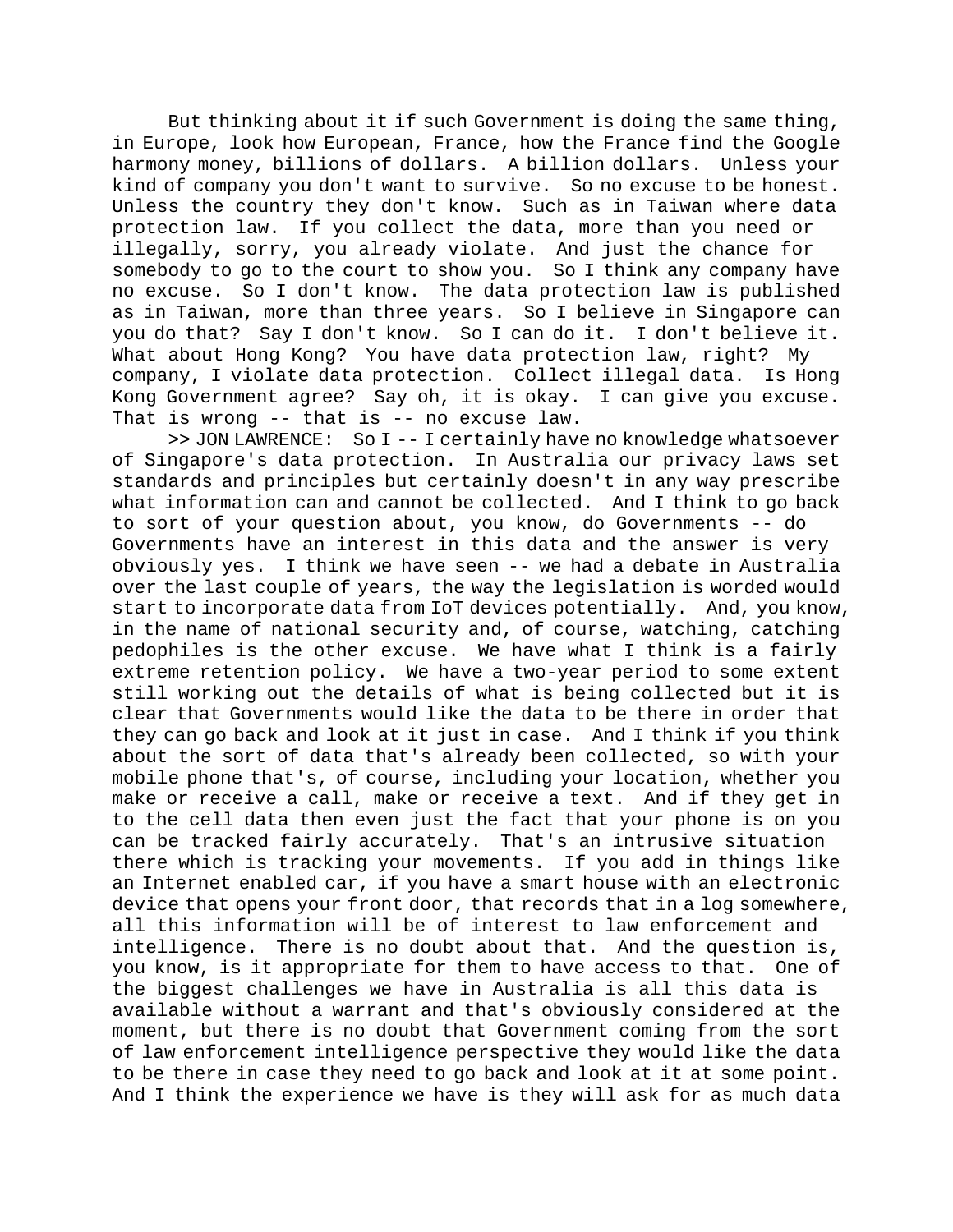as they think they can get away with it. We need to fight them.

>> PENG HWA ANG: Yeah, I agree about the case that the gentleman mentioned that data can be collected in almost like a direct net kind of thing. The data protection laws generally speaking do not allow this. You cannot collect data just in case. You have to specify why you are collecting the data. You have to specify why this particular bit of data and it is kind of a common principle with all data protection laws. So let me give you one case where this -- I have a cell tracker and cell phone. My student ask you why body work phone. The cell phone when it first came to Singapore it violated the data protection law because it send contact details of phone back to China and whoever bought phone started receiving from China. It doesn't break the law in China. But it breaks the law in Singapore and they will be fined. They stopped doing that. I don't get Spam from China when I buy the cell phone. So I think it covers the point that even though you may be a company operating out of some jurisdiction in China which has no data protection laws. If you want to play the game globally you have to abide by global norms. This is what the world expects. If you don't want to play for global norm that's fine. Once you go global you have to adopt your best practice and global norms says you can't collect data just in case. And in talking big data, I often see companies collecting portable data but it is often called data exhaust.

Look at all of us here in this room. We are data exhaust not from positive body but from a mobile phone. And the data exhaust there is a mobile phone here. It is not moving. And once you move on the road then you can see this dot moving and I have seen some of these plots showing the plots on -- in traffic. And if, for example, you see the dots are not moving on highway details traffic jam there and that's how we use some of the -- how we use big data for some of this use. Big data doesn't necessarily break data protection laws because knowing that phone is there just phone doesn't say who it is. Just the phone is there. So big data can still survive and thrive without necessarily breaking data protection laws.

>> MOHIT SARASWAT: Thank you. In the view of time we won't be able to take much questions now. But I think I just want to have a last question to the panel because kind of insist on gender balance. Maybe it is not related. But I would like to ask is there any specific risk of which IoT kind of poses to specific gender or maybe specific demographics? Is there anything? I mean unfortunately we didn't have any panel member from other gender. So probably, yeah.

(Laughter).

- >> MOHIT SARASWAT: Huh?
- >> (Off microphone).
- >> MOHIT SARASWAT: Yeah. I'll take that blame.

>> SATISH BABU: So here is interesting news that got reported. We are all aware that we use the car ride hailing applications like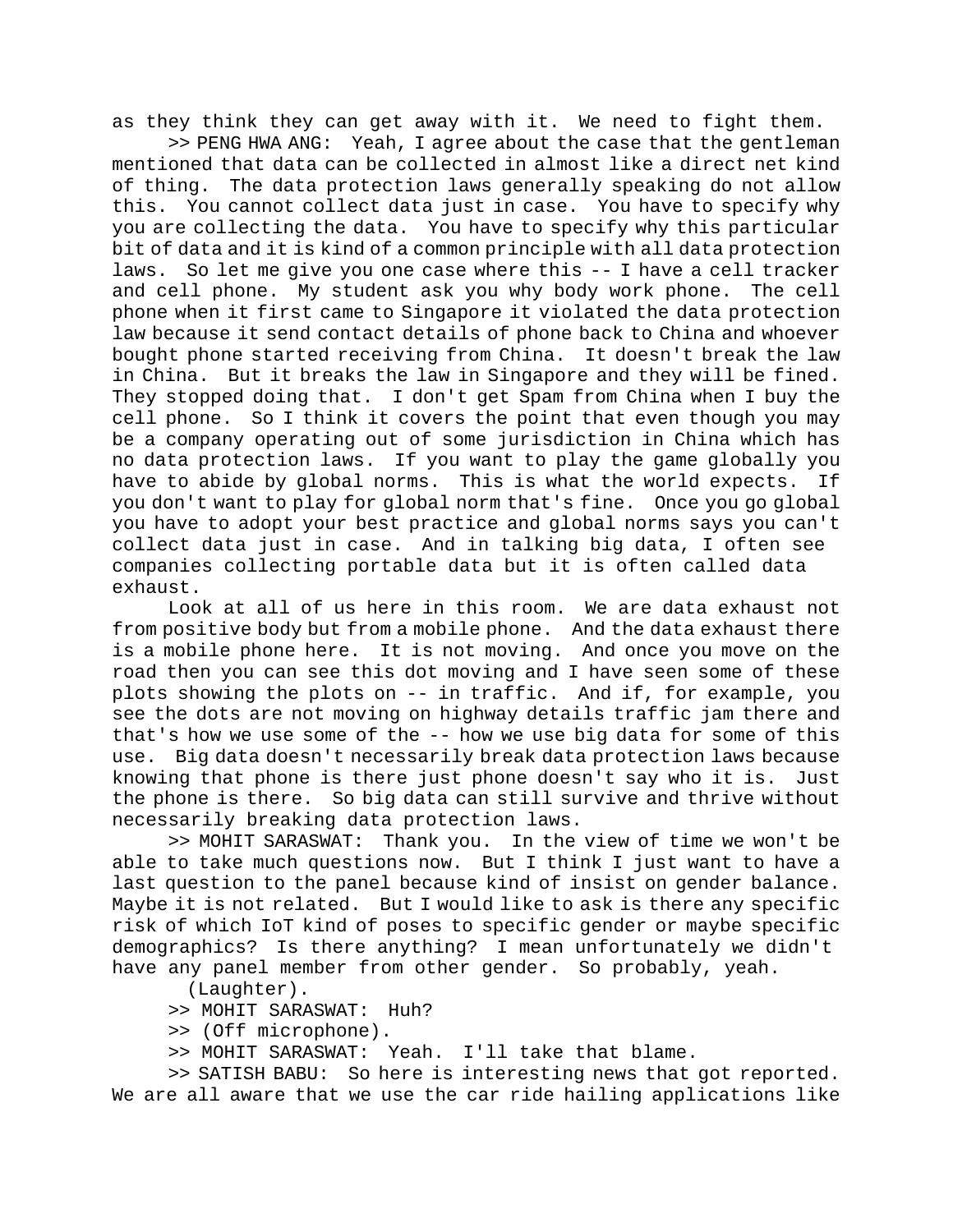Uber and Ola. And there was a case when a researcher was finding out what the app is collecting from the mobile phone and giving to the back end. It collects battery level, currently the signal level of the mobile phone and date and time and it is pushing it to the back end. The question was raised why is the back end record all of this. It so happens that these cars, I mean the systems have two prices, normal and search pricing and what is happening is if back end users, this person has low battery in a low network place if so charge him or her surge pricing. If you also know the gender of the user, you have a situation that late at night low battery, low signal is a woman<br>we charge surge. Now this is a differential impact. I mean the we charge surge. Now this is a differential impact. company, of course, refused. The company said we are not doing anything of this sort. There is no way to kind of look at that. So it is actually a differential impact on women if such a thing is happening. Thank you.

>> MOHIT SARASWAT: I didn't expect an answer to that. Somebody want to add anything? We will move to the closing remarks. So I have specific questions now. I just wanted to ask from a panel that we always probably criticize the Government for excessive surveillance, but when it comes to the large cooperations they collect a lot of our data which is more than what is expected for the unique delivery of the service which we are in but we never question them. We question them but we are not left with the choice. As Jon said that it is about you using the services you have to probably buckle down to I mean the terms of the game and we probably accept it because it is always a tradeoff. If you want to use the service you have to probably give back something. So I mean is there something called real privacy? Are we moving away from privacy. I want to emphasize on that. And I also want to know from the panel what is their futuristic view of the Internet in 2030.

>> JON LAWRENCE: I'll jump in quickly on the privacy question. I think I don't believe it is. I think it is -- I think it is important in this point to be made at a couple of sessions earlier in the week, but I think it is important to remember that privacy is at the end all about you having the ability to make some decisions and exercise some choice about your data. I think those decisions and those realities still exist. They are clearly changing rapidly and perhaps narrowing rapidly as well, but I think from a more positive perspective I think the fact is that the general community is starting to become more aware of these issues. I think without necessarily praising them I think organisations like Facebook and Google have actually done a lot of work in this area that has been putting these things front and center of people's screen and saying come check your privacy settings. Whether they do or not at least it is sort of in their face and they are starting to think about it. And I think the other thing that's really starting to trigger people certainly in Australia is some of the advertising tracking that's going on. And some sort of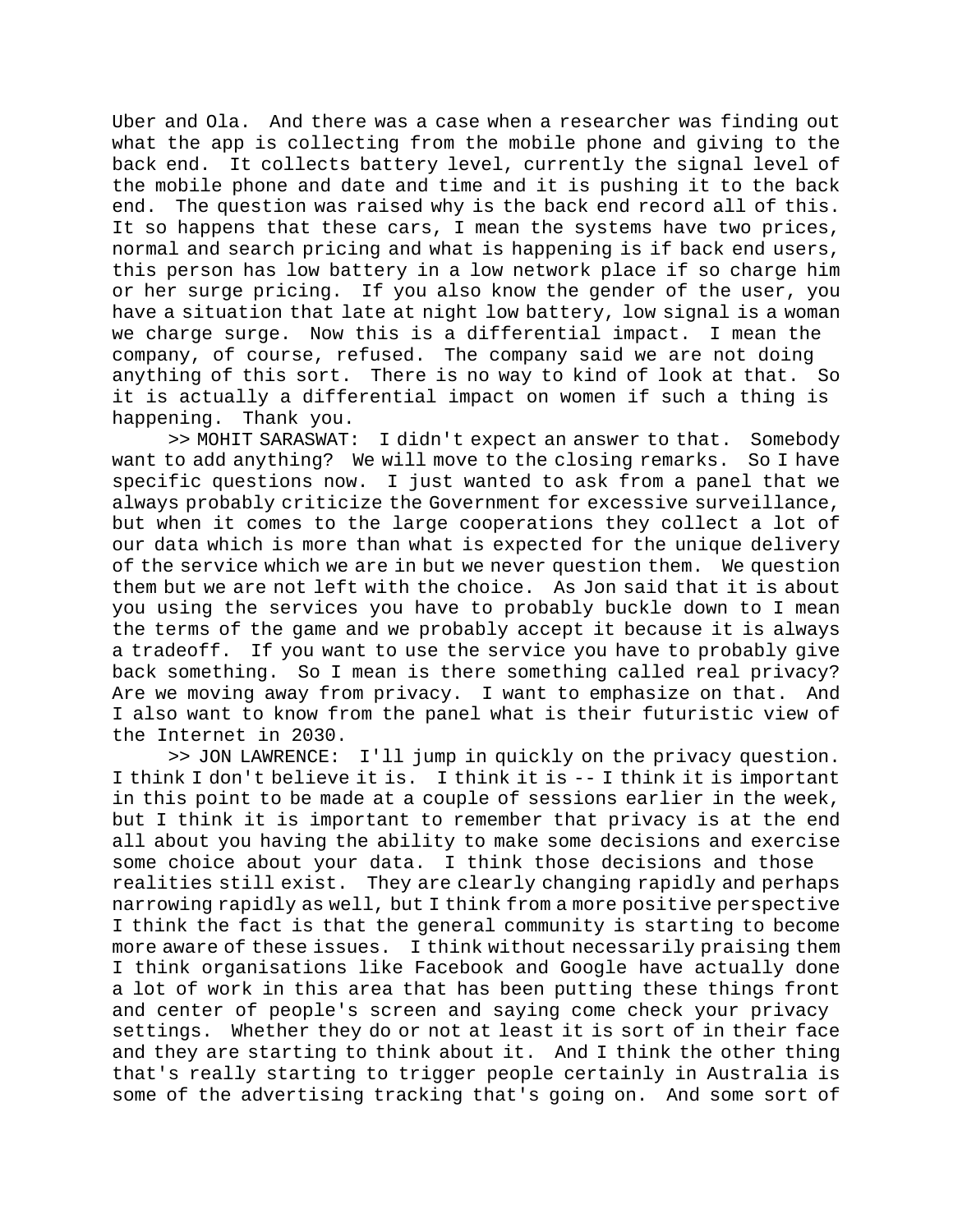the creepily specific ads they see start appearing on websites. And people are starting to realize I can see what's going on here. And I think we see the rise of ad blocking, ad blockers around the world as not only a pretty existential challenge to the free public business and that sort of consumer we are starting to understand what's going on here. And we are not comfortable with it and it has to change. That gives me some hope.

>> A story to tell. I was at these Focus Group sessions. The first group was a dozen millenials, people in high school, still dressed in school uniform, observing them through two-way glass and they say they are concerned about privacy. But you put information about yourself online but don't know contact addresses or phone numbers but the case what we do is okay. The next session happened by chance to be people in their 50s, retirement, my age my friends and they said they were concerned about privacy. We don't worry. But secrets, ahh. We cannot let other people know. So both sides are talking privacy, but one concern is about secrets and one is concerned about personal data. IoT I think our secrets are still safe.

(Laughter).

>> SHREEDEEP RAYAMAJHI: I think that privacy is not dead. It is a socializing, you know. That's like something like technology changing, Internet is changing. So, you know, the core values, everything is changing. We need to adapt. IoT its that pros and cons. IoT can save lives as well. We have to understand that fact as well. It can be a pool for a disabled, for a heart patient or any other disease or disability condition. So it is just that we need to work on these issues with more focused multi-stakeholder concept. And we need to have more discussions and we need to work it, you know, in a more proper way. The Internet previously was just managed by technical communities. Right now it is ours. It is everyone's. So with that we have to accept open standards and move on, you know, just as they said it is there. We need to work on it with a proper approach. Thank you.

>> CHESTER SOONG: To answer your question I think first I think it is okay to have sometimes conflict in interest, in Government saying we need to protect privacy of the citizens but as well as, you know, doing works in terms of crime prevention, terrorism and things like that. I think the real important point here we need to have relevant legislations in place to counterbalance these acts and to set clear and solid oversight which is responsible to the citizens. And by doing that we need to have education and awareness would be important. So this is not really shifting the responsibility to the consumers or to the people. But really just to equip them better in that sense so they can question their legislators and question their Governments saying well, you are doing enough. Why aren't you doing that, you know, and when that comes along, you know, in fully Democratic society which I don't really have, I think I need to apply for the right to